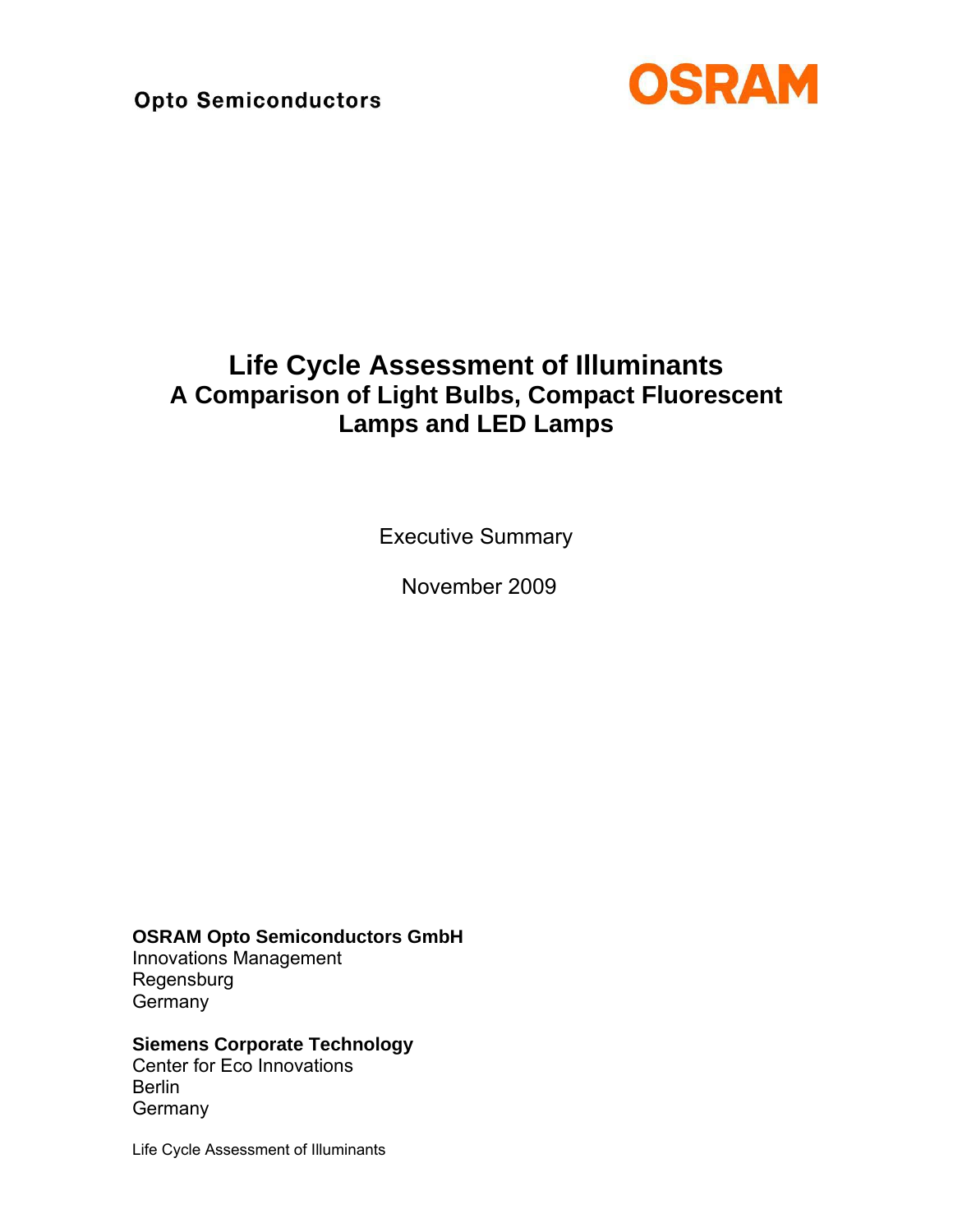

## **Table of Contents**

| <b>Sensitivity Analyses</b> |  |
|-----------------------------|--|
|                             |  |
|                             |  |
|                             |  |
|                             |  |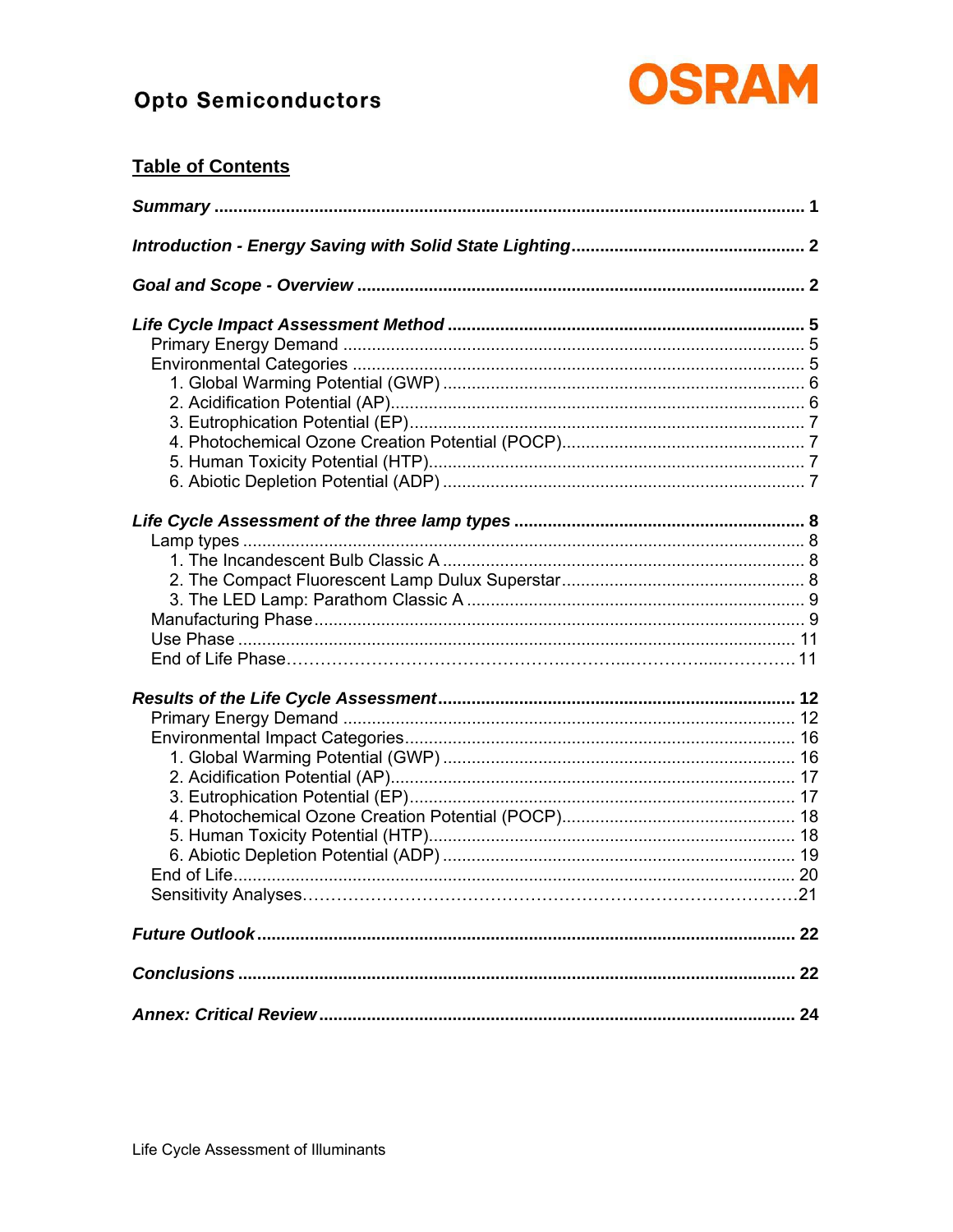

### *Summary*

OSRAM Opto Semiconductors` study on the life cycle assessment (LCA) compared the environmental performance of three different types of lamps: a conventional light bulb (GLS), a compact fluorescent lamp (CFL) and a light-emitting diode lamp (LED lamp). In order to evaluate lamps and how they actually deal with energy and resources, it is not enough just to consider energy consumption while they are in use. The aim of this LCA is therefore to analyze the environmental impact of an LED lamp over its entire life and to compare it to a CFL and a GLS. The relevant material and energy supplies, including all input and outputs, were determined in detail for all the LED lampís components and production processes. Apart from a detailed analysis of each individual production stage, for LED chips and lamp housings, for example, these also include all necessary transports. Apart from the primary energy and resource consumption, the impact on the environment corresponding to selected environmental impact categories, i.e. acidification, eutrophication, photochemical ozone depletion and human toxicity was evaluated.

A comparison of the life cycle of three lamp types was accomplished: a 40 W GLS, an 8 W CFL Dulux Superstar and an 8 W Parathom LED lamp. Main findings:

! **Less than 2% of the total energy demand is needed for production of the LED lamp**  The manufacturing phase is insignificant in comparison to the use phase for all three lamps as it uses less than 2% of the total energy demand. This study has dismissed any concern that production of LEDs particularly might be very energy-intensive. Merely about 0.4 kWh are needed for production of an LED (OSRAM Golden Dragon Plus), about 9.9 kWh for the production of the Parathom LED lamp including 6 LEDs.

### ! **LED lamps are competitive to CFL today**

In contrast to the primary energy consumption of incandescent lamps of around 3,302 kWh, CFL and LED lamps use less than 670 kWh of primary energy during their entire life. Thus 80% of energy can be saved by using CFL or LED lamps. The bottom line is that LED lamps are more efficient than conventional incandescent lamps and also ahead in terms of environmental friendliness. Even today, LED lamps show nearly identical impact on the environment compared to CFL.

### ! **Future improvements of LED lamps will further cut down energy demand**

As the efficiency of LEDs continues to increase, LED lamps will be capable of saving more energy and achieving even better LCA results in future.

### **This life cycle assessment proves that LED lamps are amongst the most environmentally friendly lighting products.**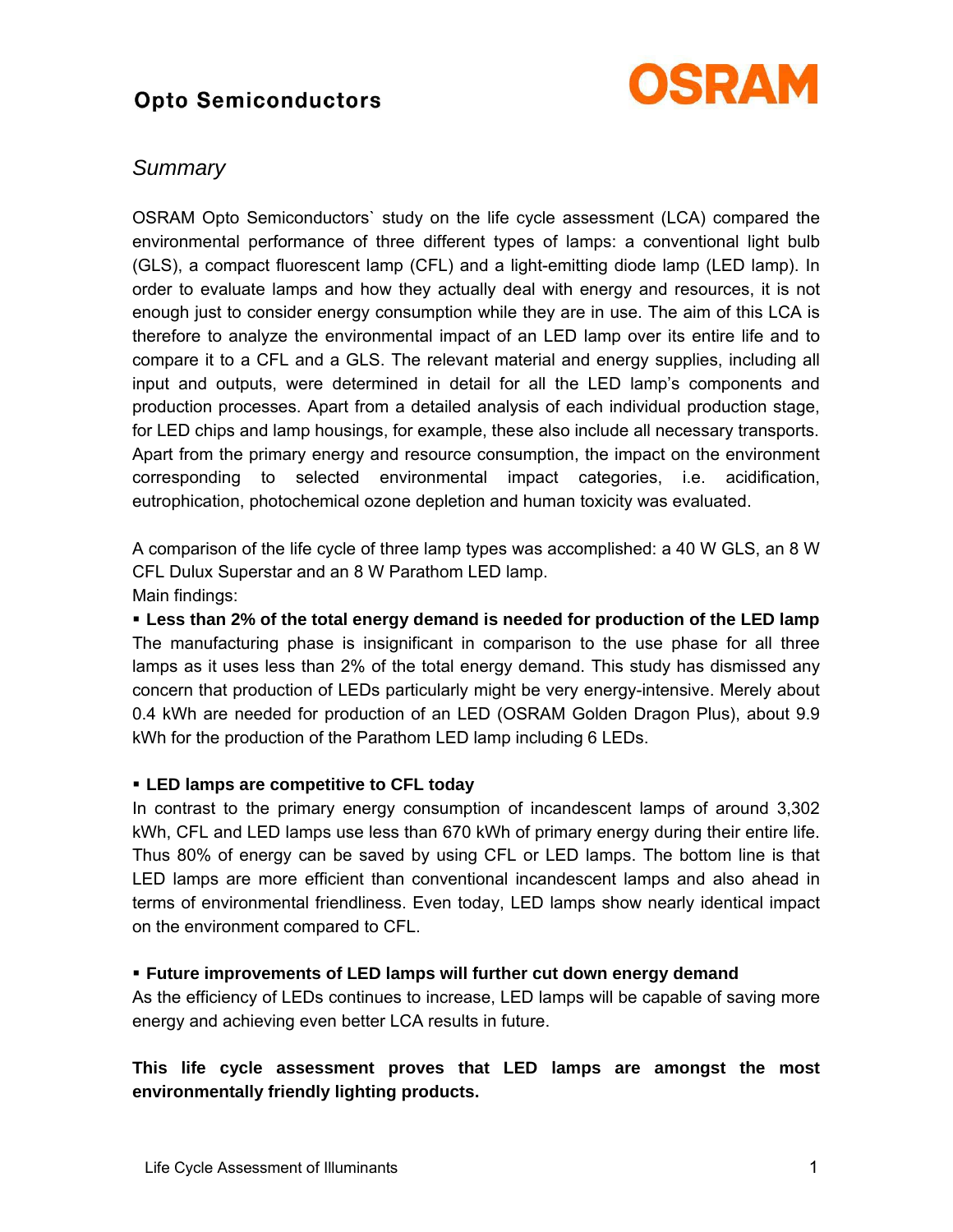

### *Introduction - Energy Saving with Solid State Lighting*

 In March 2007, the European Council agreed to save 20% of green house gas emissions by 2020. Worldwide, almost 20% of the electricity consumption is used by lighting applications, which corresponds to 2651 TWh/ year<sup>1</sup>. 70% of this energy is consumed by inefficient lamps. Thus, starting on September 1, 2009 and ending in 2016, the European legislation has planned to phase-out less efficient light sources. During this time Europeans will have to part with their conventional light bulbs, and other heavy users of electricity. Energy-efficient alternatives are urgently needed.

 Solid state light sources, **e.g. light-emitting diodes (LED),** are based on inorganic semiconductors that emit light by electroluminescence. LEDs will revolutionize modern lighting due to their unique properties such as long lifetime, colour tuneability, and instantaneous switching. Moreover, they are mercury-free. But most important: LEDs will be amongst the most efficient light sources in the near future. Today, LEDs are already five times more efficient than incandescent lamps. In the future, however, it is expected that LEDs will become more than ten times more efficient compared to incandescent bulbs. No doubt, tremendous amounts of energy could be saved which will not only reduce  $CO<sub>2</sub>$  emissions but also lower the energy bill of consumers. The Ad-hoc Advisory Group "ICT for Energy Efficiency"<sup>2</sup> stated that theoretically > 50% of the electrical energy could be saved per year in the near future by switching to LED lighting.

In order to label a new lamp technology as "green" though, it is not enough to just consider energy consumption in use. Instead, the complete life cycle covering resources, energy needed during manufacturing, transport and use as well as the end-of-life needs to be analyzed.



### *Goal and Scope – Overview*

 The aim of this life cycle assessment (LCA) carried out by Siemens Corporate Technology, Center for Eco Innovations, OSRAM and OSRAM Opto Semiconductors is to analyze the environmental impact of an LED lamp over its entire life and to compare it with a compact fluorescent and an incandescent lamp. An independent critical review panel was established in order to ensure compliance with ISO 14040 and ISO 14044.

 1 Lightís Labourís Lost ñ Policies for Energy-efficient Lighting, International Energy Agency (2006) 2 Report of the Ad-hoc Advisory Group on ìICT for Energy Efficiencyî by European Commission; 2008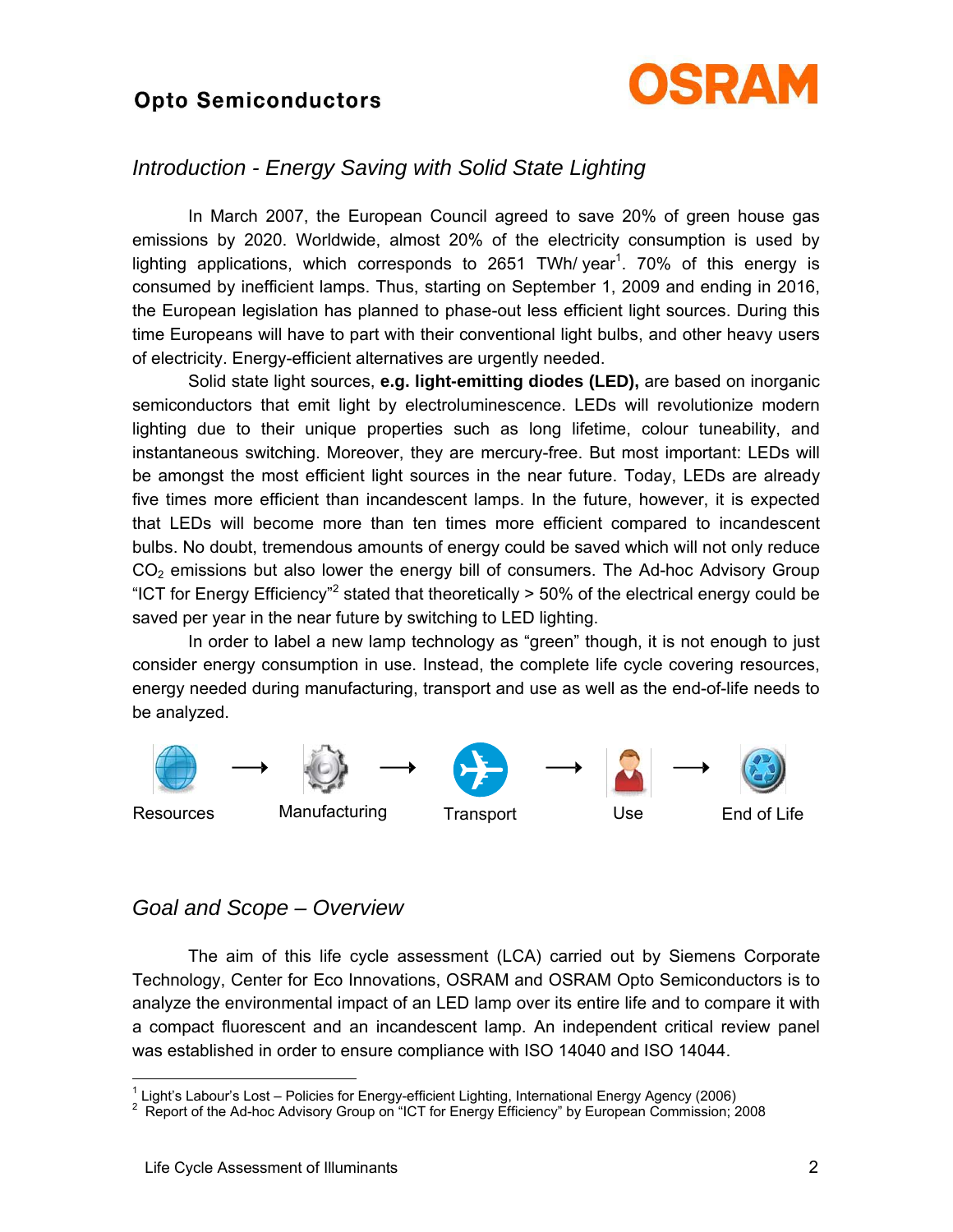

 The complete life cycle of all three light sources was carefully modeled and analyzed from start to finish. The relevant material and energy supplies were determined in detail for all components and production processes of the lamps. The impact inventories are broken down into the five life cycle stages, which are (1) raw material production, (2) manufacturing & assembly, (3) transport, (4) use and (5) end of life, shown in figure 1. The results allow for conclusions not only on resource consumption and primary energy input but also on environmental categories such as acidification, eutrophication, the greenhouse effect, photochemical ozone depletion and toxicity. The goal was to find out what environmental impact the lamps have each step of the way, and how they rank in comparison to each other.



**Figure 1: Stages investigated in the LCA of lamps** 

 Three types of lamps were analyzed: a 40W incandescent lamp (GLS), an 8 W DULUX Superstar compact fluorescent lamp (CFL) and an 8 W Parathom LED lamp with 6 Golden Dragon LEDs (figure 2). Common basis for the comparison was a luminous flux of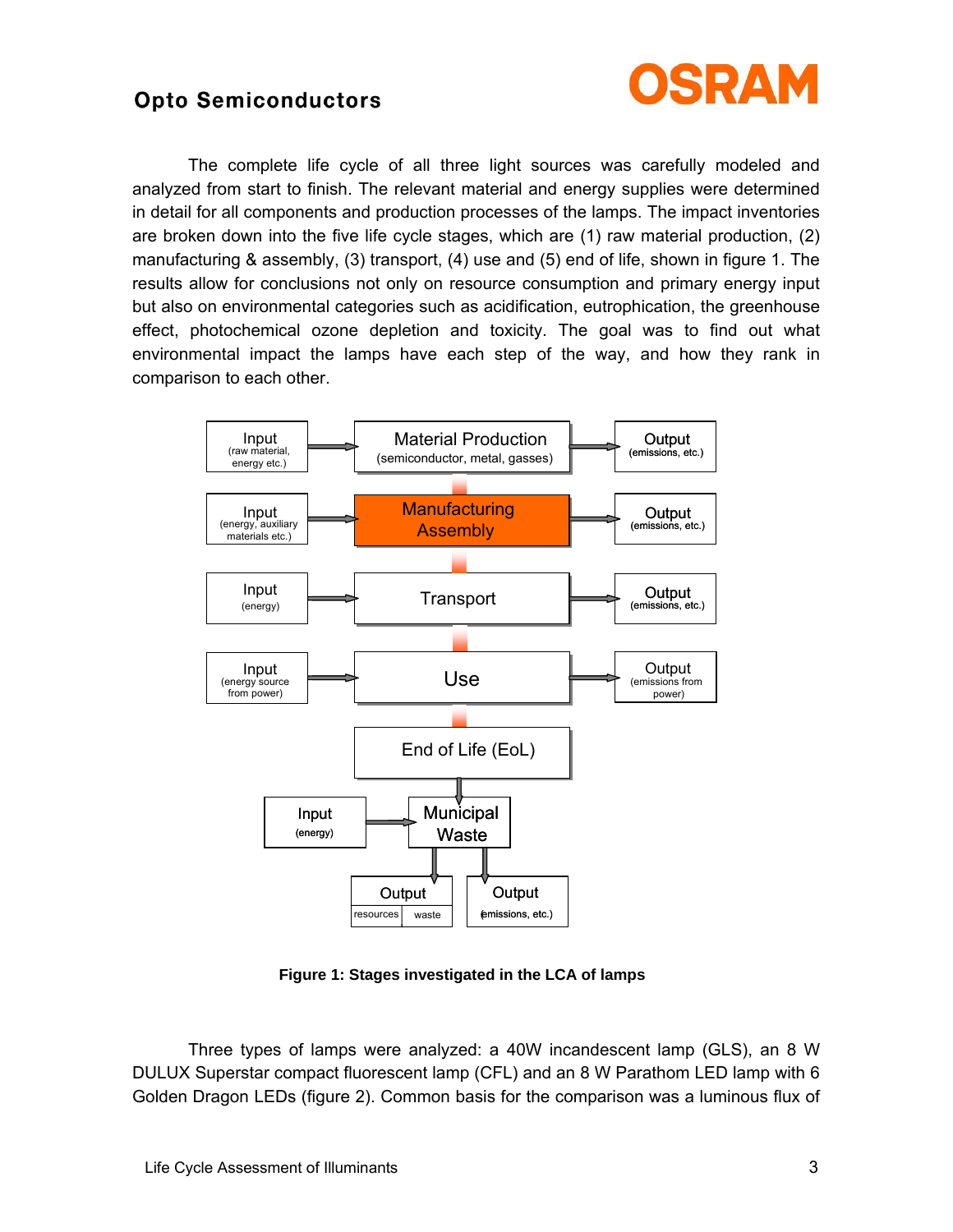

all lamps in a range between 345 and 420 lumen (a 40 W equivalent requires 345 lumen minimum according to IEC Norm 60064), a correlated color temperature between  $2700 -$ 3000 K (warm white), a colour rendering index of  $\geq 80$  and a Classic A shape with E27 socket. All lamps provide comparable luminous flux and all are warm white lamps but the fact of a "cold" perception of the light from different emission spectra of the lamp types is not considered.



**Figure 2: Type of lamps compared in the Life Cycle Assessment: a 40 W incandescent lamp, a compact fluorescent DULUX Superstar and a Parathom LED lamp** 

 To ensure comparability of the three lamp types a lifetime of 25,000 hours was taken a reference parameter which was evened out by the number of lamps used. This way, the lifetime of 25 incandescent bulbs (25,000 hours) equals the lifetime of 2.5 compact fluorescent lamps, which equals the lifetime of one Parathom LED lamp. For comparability reasons in the study, it was assumed that all three lamps would have a light output between 345 to 420 lm during their whole lifetime, and then burn out. An extra analysis was done that took the gradual reduction of brightness into account. The difference was too small to impact results, though. Turn-on and  $-$ off cycles were excluded from the study.

The production of the GLS and CFL takes place in Europe. For the Parathom LED lamp, production of the Golden Dragon LEDs is located in Germany (frontend) and Malaysia (backend) and the production of the LED lamp in China. The location of the use phase, end of life, and any other processes was Europe.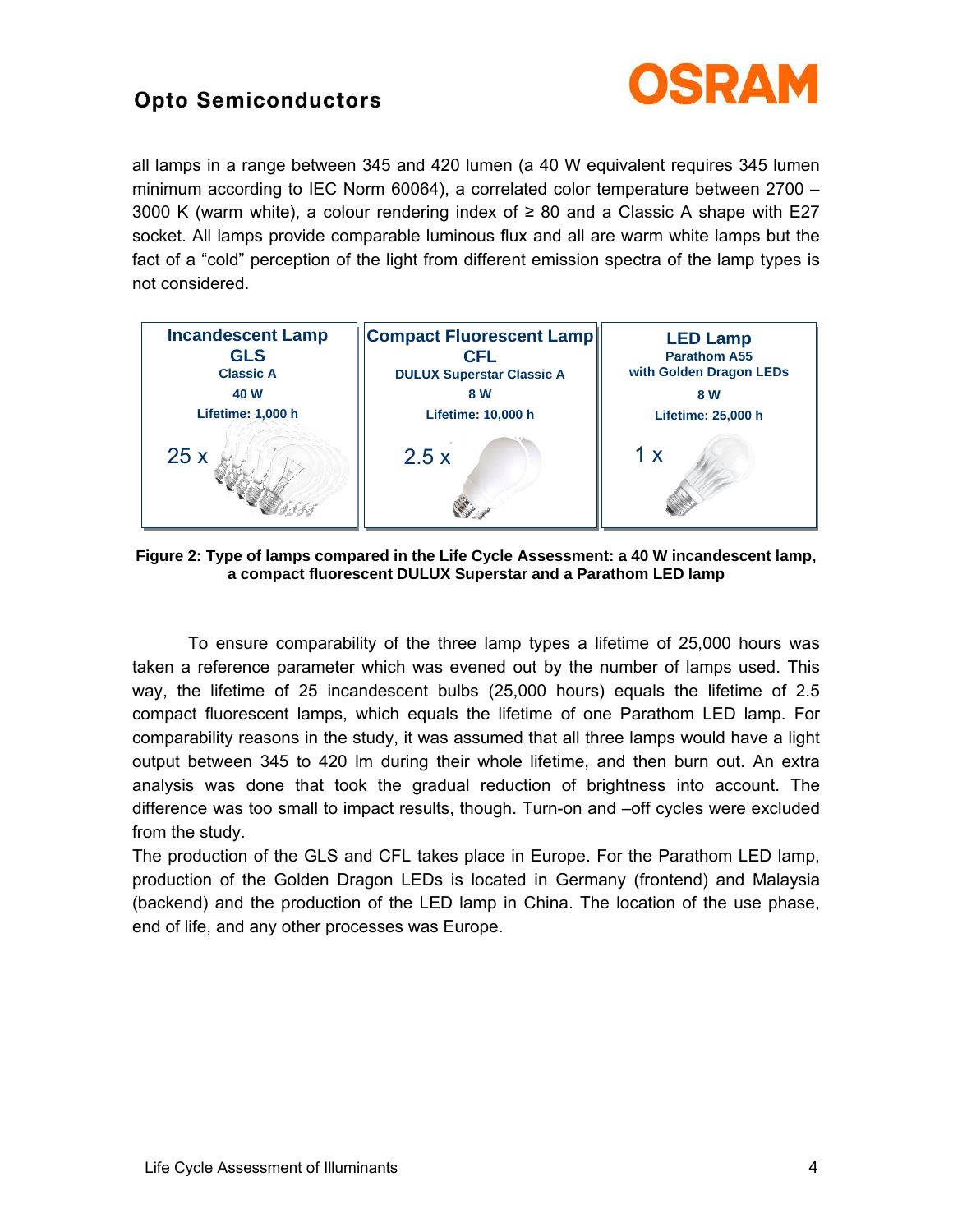

### *Life Cycle Impact Assessment Method*

 The method for this analysis is the life cycle assessment as outlined in ISO 14040 and 14044. In order to obtain the environmental performance of the studied processes, a combination of a Life Cycle Impact Assessment (LCIA) method developed at the University Leiden, the so called CML (Centrum voor Milieuwetenschappen (Institute of Environmental Sciences)) method and key performance indicators were used. The CML method defines several impact categories for emissions and for resource consumption. This method groups by-products, emissions and resource consumption caused by these processes, into specific environmental impacts.

 The primary energy demand was taken as key performance indicator. Six environmental impact categories have been chosen in this study that address impacts on air, soil and resources.

 Choice and usage of the electricity mix have a high impact on LCA results. The electricity mix specifies the percentage composition of the energy carrier for a specific region. The location of production used in the study was the actual location where production normally takes place and consequently the corresponding electricity mixes (Europe, Germany, Malaysia and China) were taken into account. German and European electricity mixes consists mainly of power generation by nuclear and coal plants and of renewables, power supply in China is mainly generated by coal plants in contrast to Malaysia where it is generated mainly by natural gas. Due to this fact different electricity mixes causes different environmental burden. Usage and End of Life of all lamps are based on the European electricity mix.

### *Primary Energy Demand (CED)*

 The primary energy demand or the cumulated energy demand (CED) summarizes the energy needed for the different stages of the life cycle. Primary energy is the energy embodied in natural resources, like coal, oil, sunlight, uranium etc. that has not (yet) undergone any anthropogenic transformation. Primary energy use can be measured in MJ or kWh. For lamps mainly the use of kWh is of interest. Taken the European average electricity mix into consideration, to produce 1 kWh of electricity approximately 3.3 kWh primary energy are needed.

 Consequently, primary energy use can be seen as an environmental impact category, even though it is in principle an environmental inventory value (no characterization factor).

### *Environmental Categories*

 The six environmental categories chosen in this study are depicted in figure 3 and explained in the following.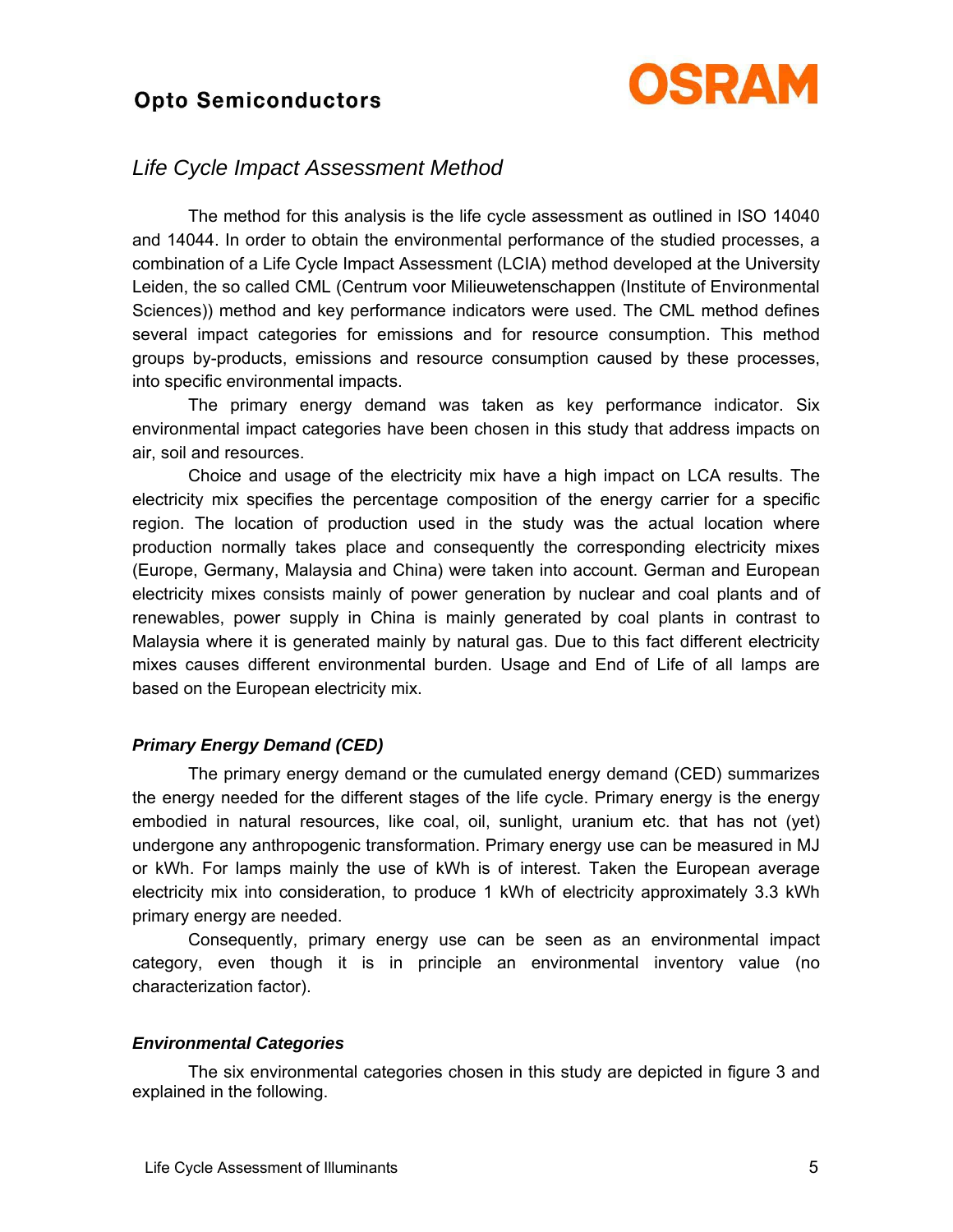



**Figure 3: Environmental impact categories<sup>3</sup>**

### *1. Global Warming Potential (GWP)*

 The Global Warming Potential (GWP) is an index to measure the contribution to global warming of a substance that is released into the atmosphere. The GWP is impacted mainly by the emission of greenhouse gases, i.e. carbon dioxide  $(CO<sub>2</sub>)$  and methane  $(CH<sub>4</sub>)$ . It was calculated for a time frame of 100 years. The GWP is measured in  $CO<sub>2</sub>$ equivalents.

### *2. Acidification Potential (AP)*

 The AP calculates the loss of the nutrient base (calcium, magnesium, potassium) in an ecosystem, and its replacement by acidic elements caused by atmospheric pollution. Acidification originates from the emissions of sulfur dioxide and oxides of nitrogen. Here the AP is dominated by nitrogen  $(NO<sub>2</sub>)$  and sulfur dioxide  $(SO<sub>2</sub>)$  emissions. In the atmosphere, these oxides react with water vapor and form acids which fall down to the earth in the form of rain or snow, or as dry depositions. This affects soils, waters, flora and

 3 Source: IISI Sustainability Assessment in Internet http://www.steeluniversity.org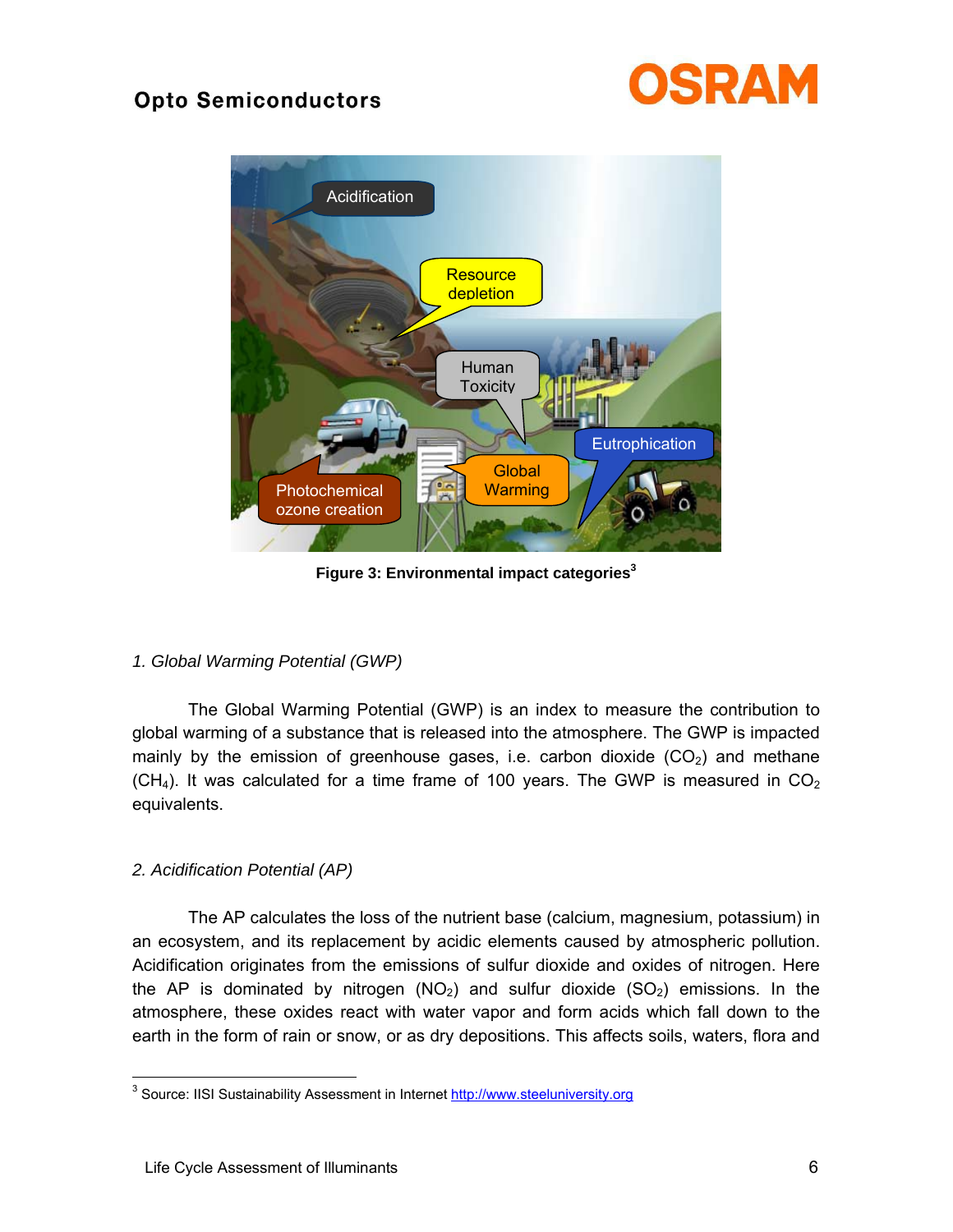

fauna, and can even damage building materials. The resultant 'acid rain' is best known for the damage it causes to forests and lakes. AP is measured in  $SO<sub>2</sub>$  equivalents.

#### *3. Eutrophication Potential (EP)*

 Eutrophication originates mainly from nitrogen and phosphorus in sewage outlets and fertilizers. Thus the EP is caused mainly by nitrogen oxide  $(NO<sub>x</sub>)$  emissions, followed by chemical oxygen demand and ammonia. Basically, EP is the build-up of a concentration of chemical nutrients in an ecosystem which leads to abnormal productivity. For example, this causes excessive plant growth like algae in rivers, which chokes aquatic vegetation and causes severe reductions in water quality and animal populations. EP is measured in phosphate  $(PO<sub>4</sub><sup>3-</sup>)$  equivalents.

### *4. Photochemical Ozone Creation Potential (POCP)*

 Ozone is protective in the stratosphere, but on the ground-level it is toxic to humans in high concentration. Photochemical ozone, also called "ground level ozone", is formed by the reaction of a volatile organic compounds and nitrogen oxides in the presence of heat and sunlight. The POCP depends largely on the amounts of carbon monoxide (CO), sulfur dioxide (SO<sub>2</sub>), nitrogen oxide (NO), ammonium and NMVOC (nonmethane volatile organic compounds). POCP also known as summer smog is measured in ethene equivalents.

### *5. Human Toxicity Potential (HTP)*

 The human toxicity potential (HTP), a calculated index that reflects the potential harm of a unit of chemical released into the environment, is based on both the inherent toxicity of a compound and its potential dose. These by-products, mainly Arsenic, Sodium Dichromate, and hydrogen fluoride, are caused, for the most part, by power consumption. These are potentially dangerous chemicals to humans through inhalation, ingestion, and even contact. Cancer potency, for example, is an issue here. The human toxicity potential (HTP) is measured in 1,4-Dichlorobenzene equivalents.

### *6. Abiotic Depletion Potential (ADP)*

 The impact category abiotic resource depletion (ADP) records the abiotic resource consumption. The value of the abiotic resource consumption of a substance (e.g., lignite,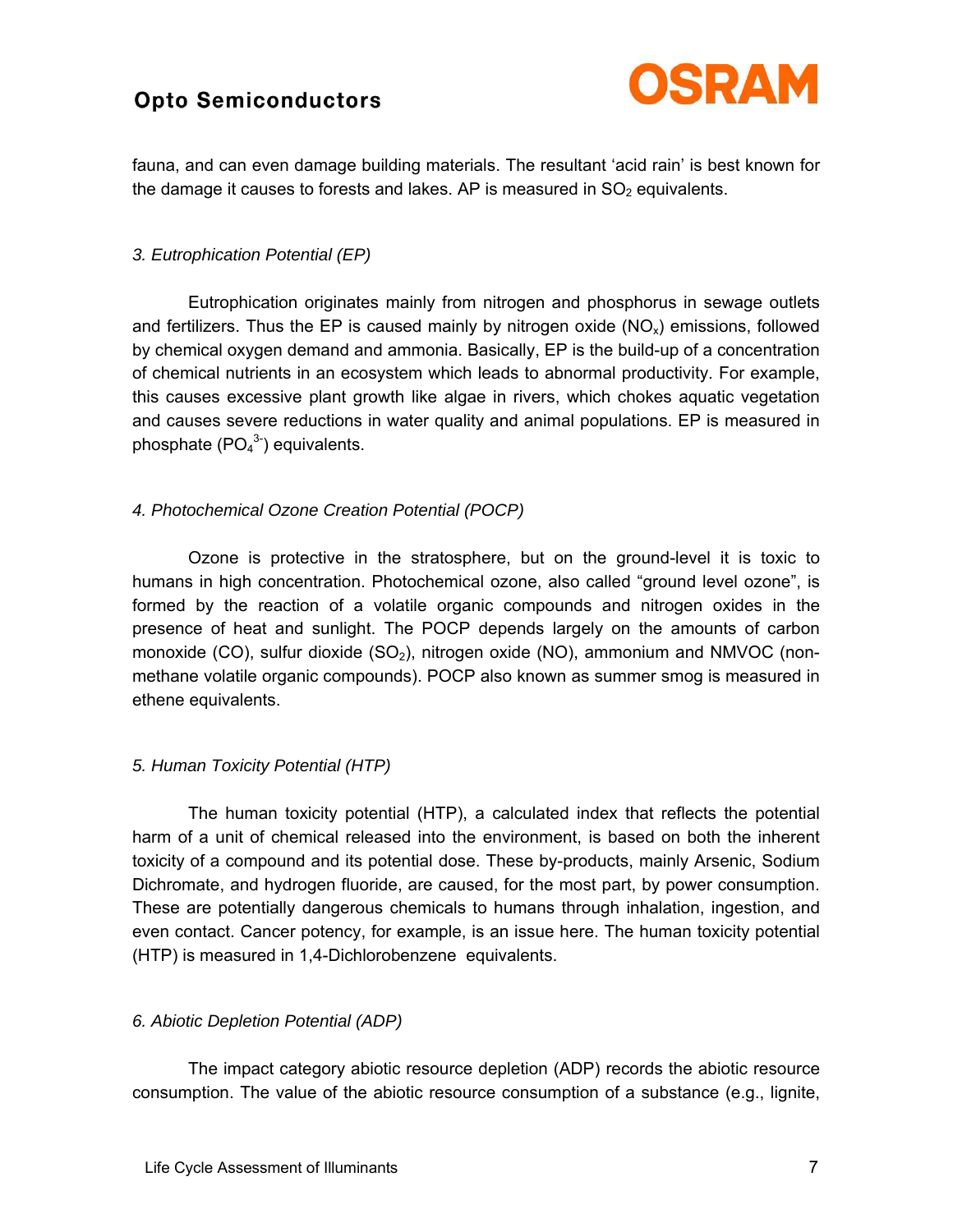

coal) is a measure of the scarcity of a substance, i.e. it depends on the amount of resources and the extraction rate. ADP is represented by natural gas, hard coal, lignite, and crude oil. It is formed by the amount of resources that is depleted. Abiotic Depletion Potential is measured in Antimony equivalents.

### *Life Cycle Assessment of the three lamp types*

### *Lamp types*

*1. The Incandescent Bulb Classic A* 

A classical incandescent bulb in use ever since Thomas Edison turned it into a product for the masses in the early 1900s was used for the comparison. The model was an OSRAM Classic A 40 W incandescent bulb.



*2. The Compact Fluorescent Lamp Dulux Superstar* 



A compact fluorescent lamp (CFL) also known as the energy saving lamp used for the comparison was the Dulux Superstar Classic A.

To ensure comparability in terms of light output a virtual 8 W model was chosen instead of 7 W usually available. A CFL (DULUXSTAR) with tube form and 8 W is part of the OSRAM portfolio.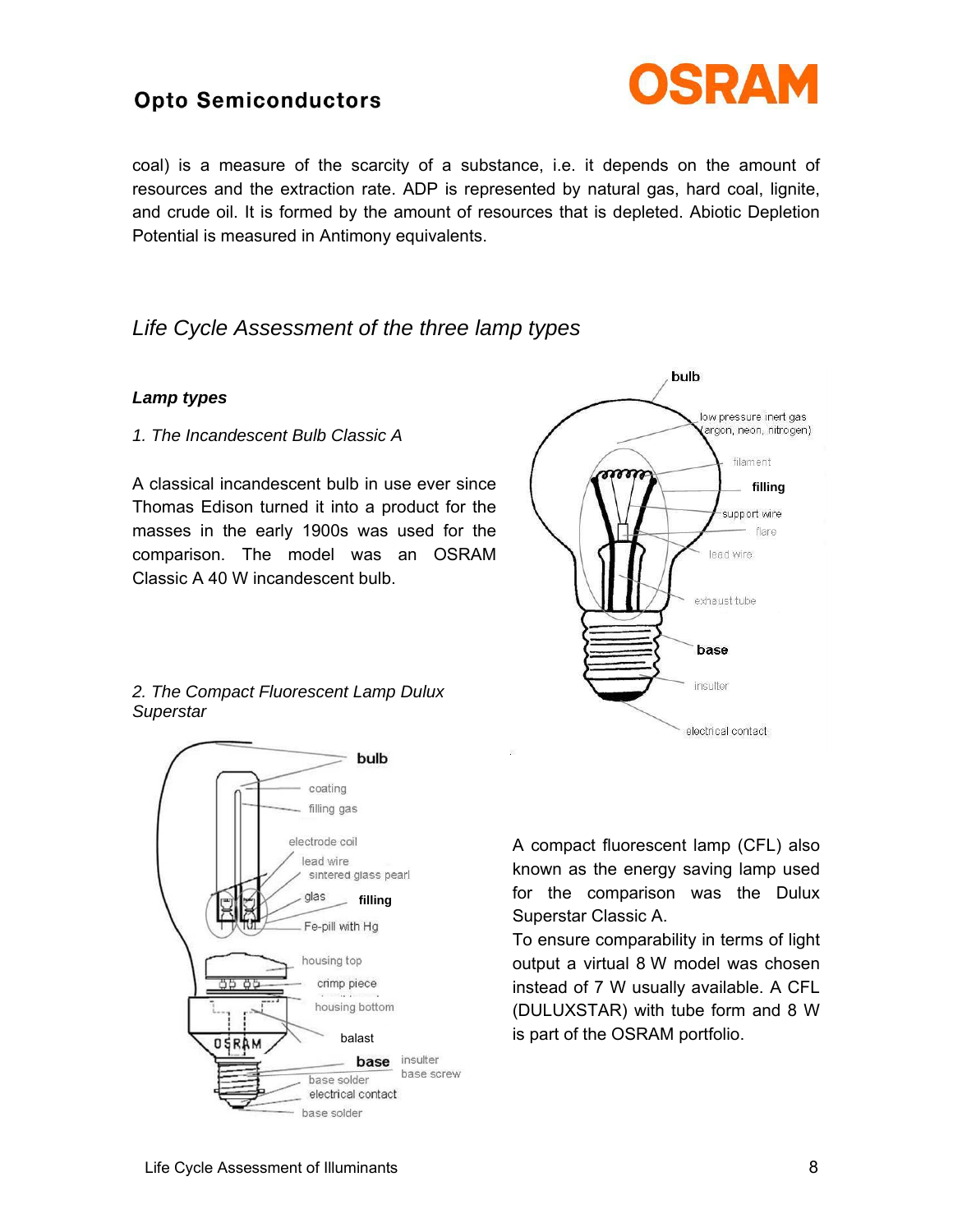

#### *3. The LED Lamp: Parathom Classic A*

An LED lamp, the 8 W Parathom Classic A55, with six Golden Dragon Plus LEDs from OSRAM, launched in August 2009, was used in the study to for comparison to the other two lamps.

 For the LEDs all data for all processes, materials and common consumption or wastages were collected at OSRAM Opto Semiconductors; for the LED lamp data were provided by OSRAM. For the GLS and CFL all data were taken from two existing studies on behalf of OSRAM. The data for core processes were taken from that two studies combined with actual data sheets provided by OSRAM.



Other process and raw materials data were taken from the GaBi database<sup>4</sup> whenever possible. In cases where no information was available in GaBi, data were taken from literature<sup>5;6</sup> or from the database Ecoinvent<sup>7</sup>.

 The whole lifecycle includes: Manufacturing, Use and End of Life. The phases are explained in the following.

#### *Manufacturing Phase*

 All lamps are divided into parts for the base, bulb, filling, including packaging and transportation.

 The packaging consists of a cardboard box, and transportation includes all transportation processes within the manufacturing phase, including transport of the final product to the customer in Europe.

1

<sup>4</sup> GaBi: Data Set PE International

 $<sup>5</sup>$  Study "Umweltbewertung PC-Reuse", TU Berlin, Schichke K., Kohlmeyer R.</sup>

<sup>&</sup>lt;sup>6</sup> Winnacker, K. & Küchler, L. (Hrsg.) (1983): Grundzüge der chemischen Technik, Anorganische Chemie 1+2, Organische Chemie 2+3, Metalle. - Carl Hanser Verlag, München - Wien.<br>7 Easip van life avele impact assessment database, from the Swiss Contra

Ecoinvent life cycle impact assessment database, from the Swiss Centre for Life Cycle Inventories (http://www.ecoinvent.org), 2006, Switzerland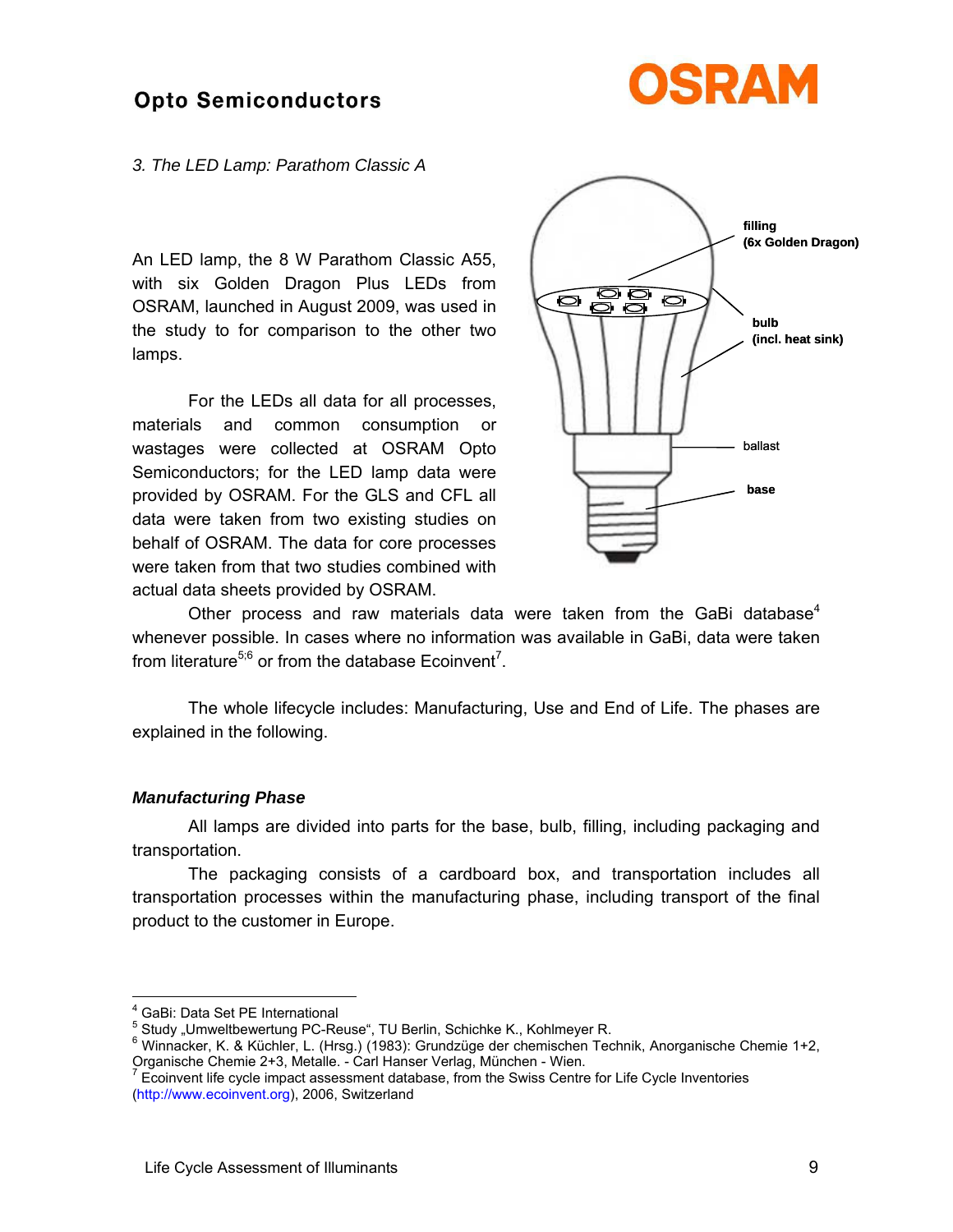

|             | <b>GLS</b>                                                                                         | <b>CFL</b>                                                                                                                                                              | <b>LED Lamp</b>                                                                                    |
|-------------|----------------------------------------------------------------------------------------------------|-------------------------------------------------------------------------------------------------------------------------------------------------------------------------|----------------------------------------------------------------------------------------------------|
| Base        | Solder<br><b>Screw Shell</b><br>Insulter<br><b>Basing Cement</b><br><b>Electrical Contact</b><br>۰ | <b>Basing Cement</b><br>-<br>Housing $(top + bottom)$<br>Glue<br>۰<br><b>Screw Shell</b><br>Insulator<br>-<br>Solder<br>-<br>Electronic Ballast<br>۰                    | Insulator<br><b>Contact Plate</b><br><b>Plastic Sleeve</b><br>Aluminum Board<br>Electronic Ballast |
| <b>Bulb</b> | Glass                                                                                              | Glass<br>-                                                                                                                                                              | <b>Bulb material</b><br><b>Heat Sink</b>                                                           |
| Filling     | Getter<br>Filament<br>Wire (Support +<br>Lead)<br><b>Exhaust Tube</b><br>Flare                     | <b>Filling Gas</b><br>Coating<br>-<br>Frame (Electrode Coil,<br>-<br>Emission Material,<br>Sintered Glass Pearl,<br>Wire, Tube (Stem<br>+Exhaust)<br>Fe-pellet with Hg) | 6 x Golden Dragon<br>Plus                                                                          |

 In this study, special emphasis was given to the investigation of the manufacturing of the LED itself, here the white Golden Dragon Plus. The production of the Golden Dragon (figure 4) is split up into two main process stages: frontend, where the 1  $mm<sup>2</sup>$ semiconductor chip is fabricated, and backend, where the chip is contacted and packaged. It is essential to have a closer look at the complete manufacturing process of the LEDs as no other study did this in detail before. At OSRAM Opto Semiconductors access to the most advanced fabrication of LEDs is guaranteed. Thus these data were actually measured in the facilities in Regensburg and in Malaysia and not just assumed.

 The main frontend and backend processes are shown in figure 5 and have been analyzed in detail. All processes take place in clean rooms with clean room classes from 100 up to 10,000. In a clean room class 100 a maximum of 100 particles ≥ 5 µm are permitted per cubic foot of air. To give perspective, the ambient air outside in a typical urban environment contains more than 1,000,000 particles per cubic foot.

 The frontend processes in Regensburg include epitaxial growth of the LED structures on a sapphire substrate via metal organic vapour phase epitaxy (MOVPE). Various metallization and lithography steps are necessary for depositing structured barriers, the mirror and the solder. In the thin film process invented by OSRAM Opto Semiconductors the initial substrate is replaced by a carrier substrate before chip separation.

 In Malaysia the backend processes are carried out that include the deposition of the LED chip into a leadframe, wire-bonding as well as phosphor and lens deposition. All processes are accompanied by optical and electrical inspection.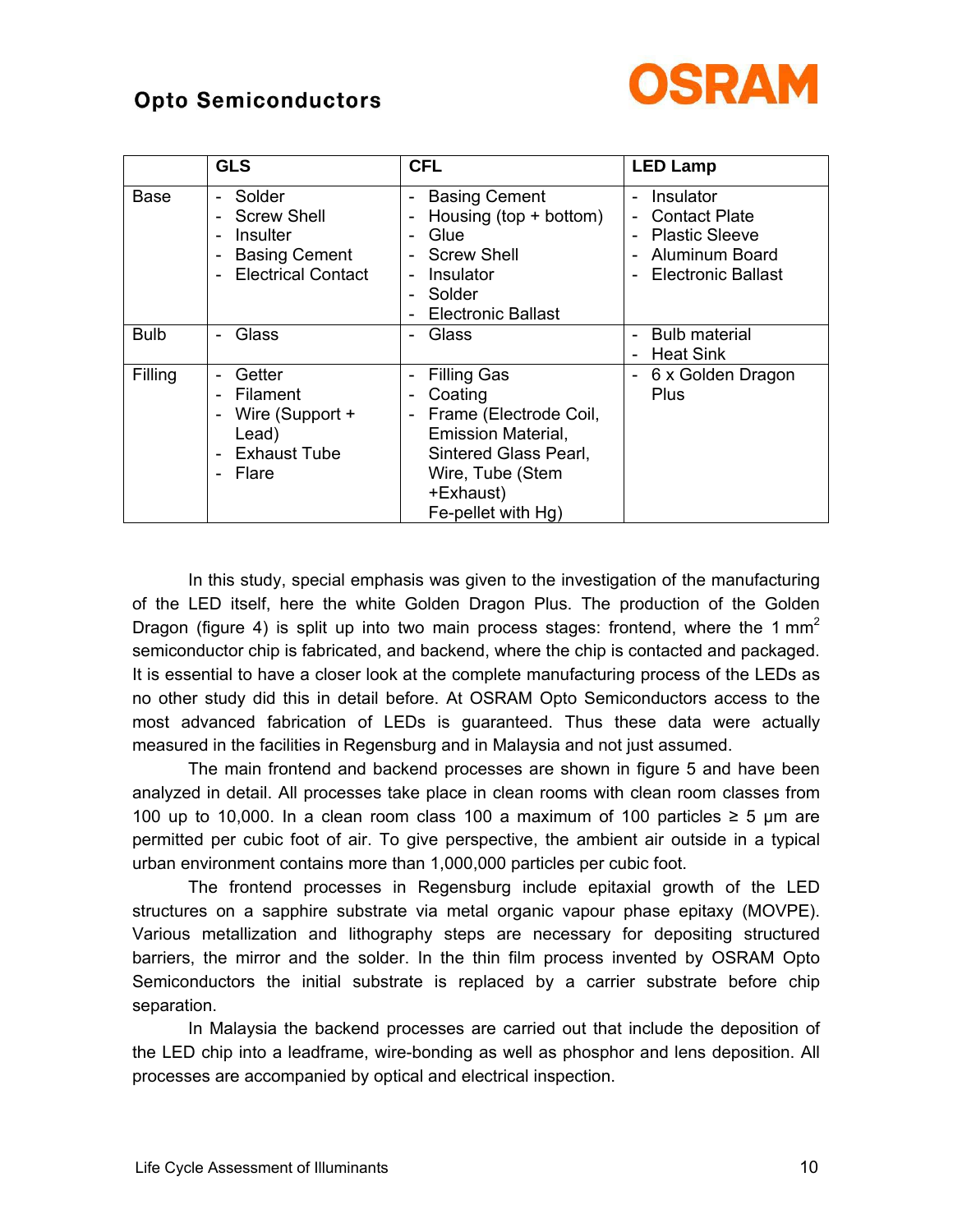



**Fig. 4 Schematic drawing of a white Golden Dragon Plus LED and the cross section of an LED chip** 

 All other components needed to manufacture the Parathom LED lamp, such as the bulb and ballast, are produced in China.

#### *Use Phase*

 The use phase was modeled by average processes without heating value or direct emissions. The emissions, as outcome from the use phase, are resulting only from power supply. For the use phase in Europe the power mix of the European Union was taken into consideration<sup>4</sup>. For the European average power mix, 1 kWh electricity has a  $CO<sub>2</sub>$  output of 0.55 kg.

#### *End of Life Phase*

 For all systems as end of life scenario incineration of household waste is modeled. Although CFL and LED lamps are obliged to be recycled professionally according to the EU Directive 2002/96/EC-WEEE, many lamps are cast away by the consumer, which is the reason why disposal in domestic waste was assumed. For the CFL and LED lamp this is not the required method of disposal as valuable raw materials can be recycled, but all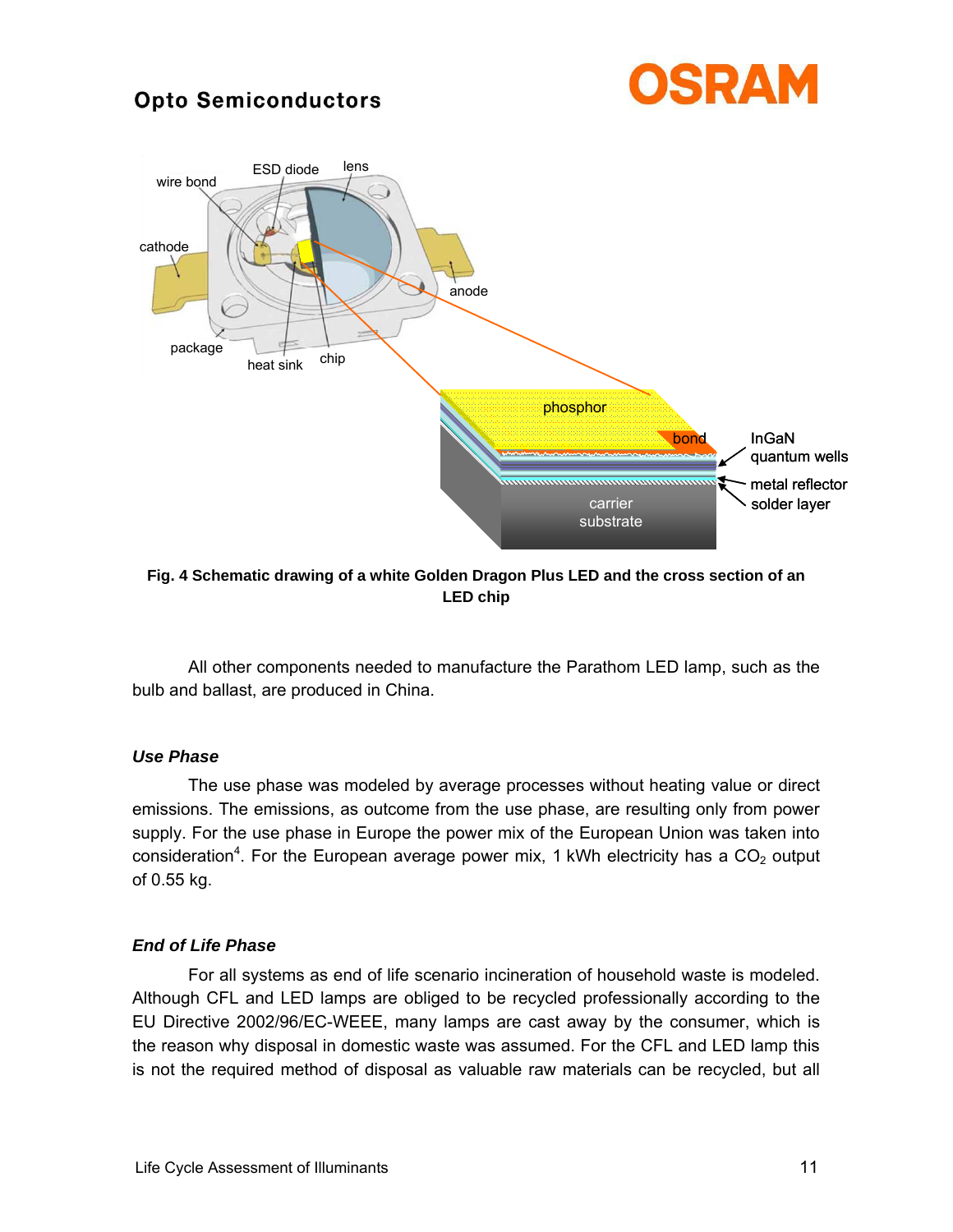

lamps were treated in the same way for comparative reasons. A professional disposal is handled in the sensitivity analyses.



### **Fig. 5 Basic front- and backend processes in the manufacturing chain of a white Golden Dragon Plus**

*Results of the Life Cycle Assessment* 

### *Primary Energy Demand*

 The frontend processes, their energy demand and materials utilized in that processes were analyzed in detail while for the backend the materials were analyzed separately and an allocated value for common consumption was taken into account. Thus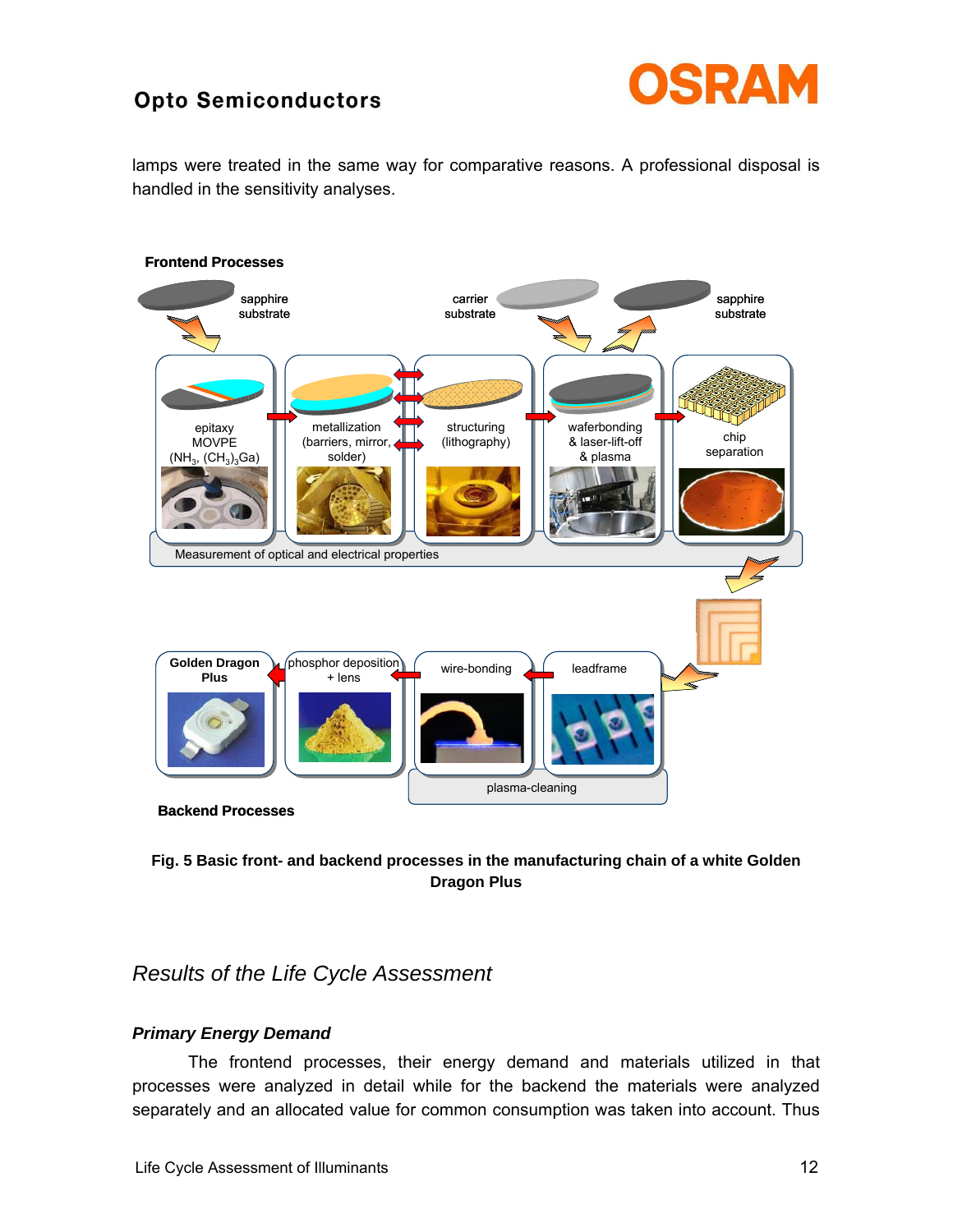

the columns for frontend and backend show different categories (figure 6). About 0.41 kWh of primary energy is needed for the production of one Golden Dragon Plus. Frontend and backend consume almost the same amount of energy. It was assumed that the production of LEDs results in 100% yield, which is not realistic. In the sensitivity analyses a worst case scenario with reduced frond- and backend yields was modeled. It did not make a discernable difference in the final outcome.

 The total primary energy demand for the LED lamp is 9.9 kWh. The LEDs themselves have a share of 30% of the primary energy demand of the LED lamp out of which the metals included have a dominant share. The CED of the lamp is dominated by the common power consumption for production, the large amount of aluminum required for the heat sink and the ballast.





 In figure 8 the primary energy demand of all three lamp types is depicted, multiplied by the number of lamps needed for a lifetime of 25,000 hours. With about 0.61 kWh the GLS consumes the lowest amount of energy during manufacturing. However, 25 bulbs are needed to compensate a lifetime of 25,000 hours and thus the GLS solution has the highest CED. CFL and LED are consuming about the same amount of primary energy over 25,000 hours.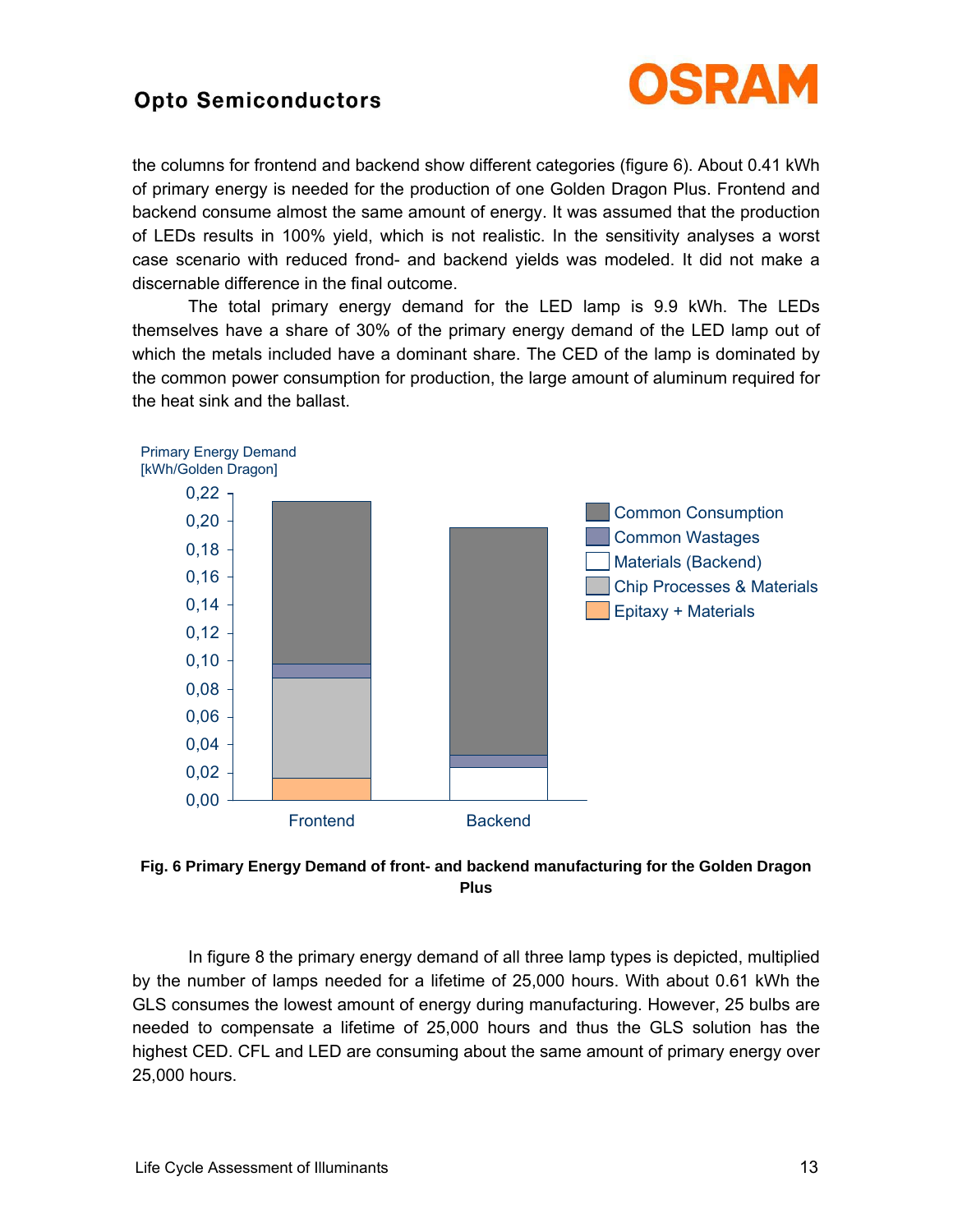



**Fig. 7 Primary Energy Demand for manufacturing of the Parathom LED lamp (Transportation included)** 



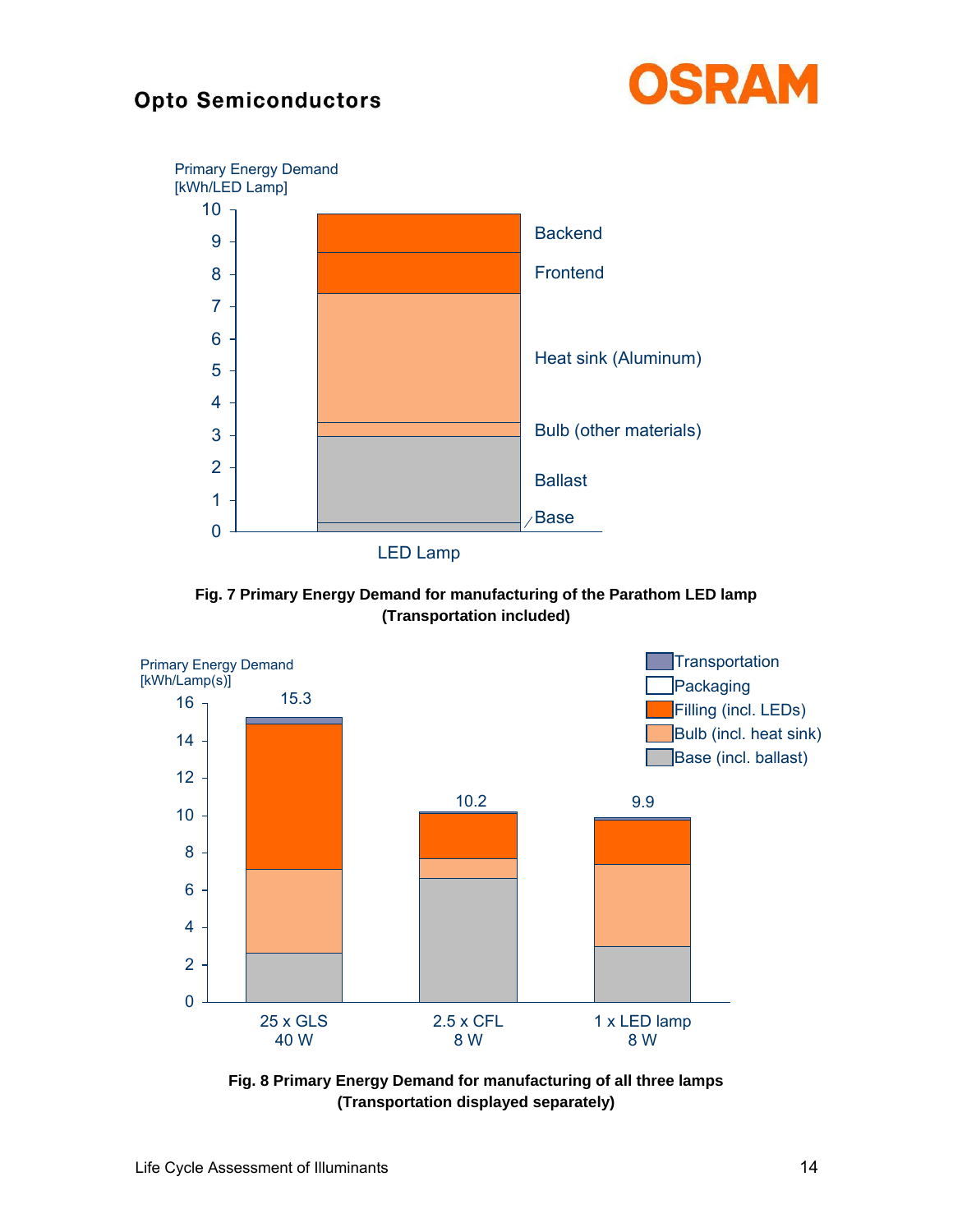

 Over the entire life cycle of the lamps, including manufacturing, use and end of life, it was found that the use phase dominates the manufacturing phase in terms of energy consumption by far. The primary energy consumption over the entire life cycle of the LED lamp and CFL is about 667 kWh, while that of the GLS is about 3302 kWh  $-$  almost 5 times more. Since the use phase of the CFL and LED lamp is dominant and they run on equal wattage, they had the same total primary energy consumption as well as electricity consumption. For electricity consumption that means: over their life of 25,000 hours the GLS consume 1000 kWh, while the CFL and the LED lamp merely consume 200 kWh of electricity, thus provide 80% saving potential.

 The energy demand of the manufacturing has been zoomed out by a factor of 10 as otherwise it cannot be seen (figure 9). Less than 2% of the primary energy demand over the complete life cycle is required for manufacturing. End of Life is not depicted in the diagram, as it is not visible due to the extremely small role it plays with about 0.1% of the primary energy demand over the entire life cycle. For the GLS a credit of 3 kWh is obtained, for the CFL and LED lamp less than 1 kWh is gained. Thus the above values for the entire life cycle are achieved.



**Fig. 9 Primary Energy Demand for manufacturing and use of all three lamps**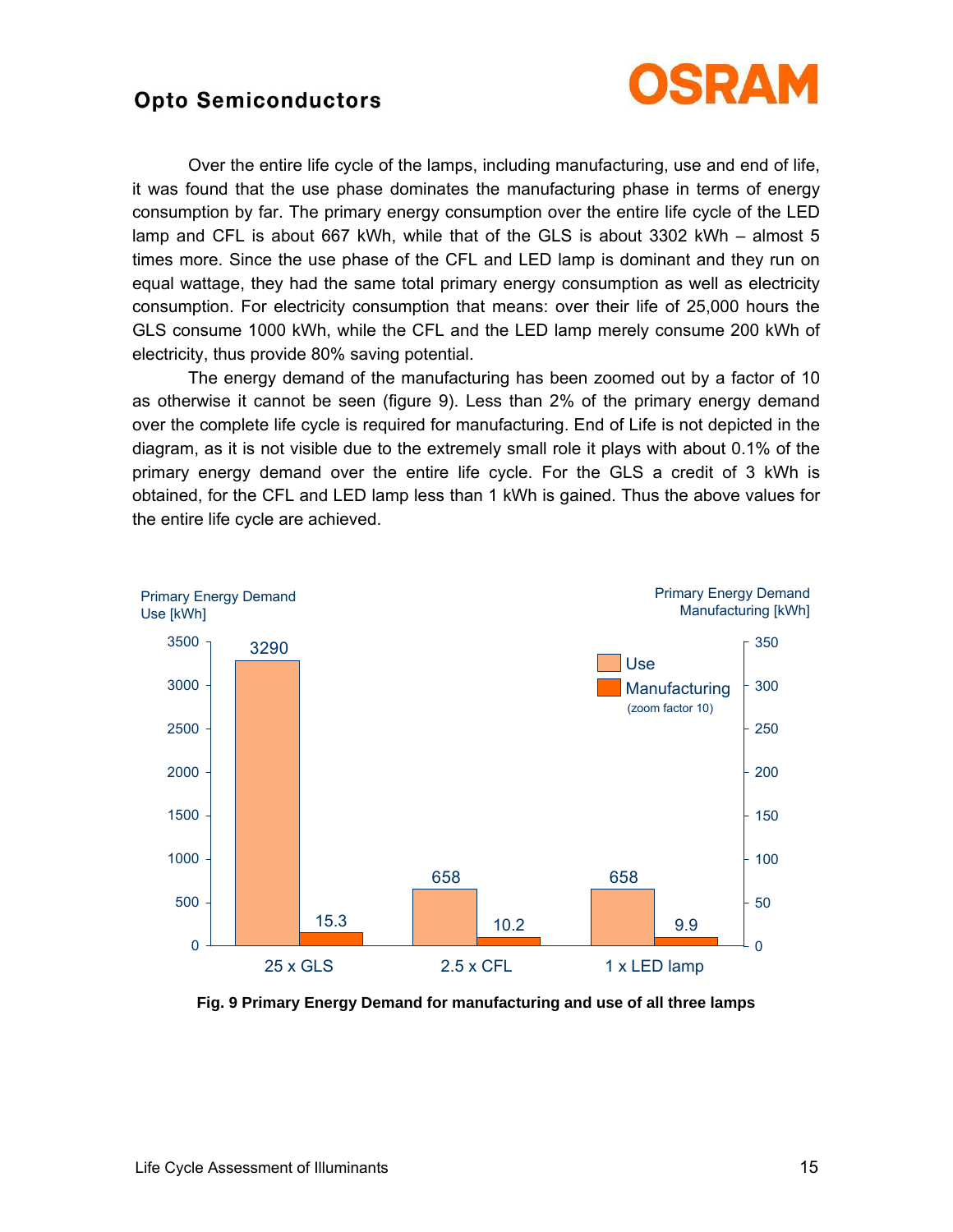

#### *Environmental Impact Categories*

 The domination of the use phase over the manufacturing phase observed for the CED was found for all environmental impact categories. Extremely high results for the GLS are caused by the high number needed for 25,000 hours, and the comparatively high wattage needed to run them. The required energy dominates the environmental impact categories. Thus the diagrams for all other CML categories (AP, EP, POCP, etc.) show the same tendency: The GLS always have very high values, while the CFL and LED have equally low results. Thus only the manufacturing phase is interpreted in the following. End of life, again, has such a minor impact that it is not depicted here.

#### *1. Global Warming Potential (GWP)*

 The high impact of the 25 GLS on GWP (figure 10) during manufacturing is mainly caused by aluminum in the base and power consumed in all processes. The most relevant processes for the CFL are the ballasts, most influenced by the printed circuit board and all power-consuming processes. The results for the LED lamp are influenced by aluminum as a heat sink that consumes much power during its production, and by the ballast, as well as by power-consuming processes.



**Fig. 10 Global Warming Potential for manufacturing and use of all three lamps**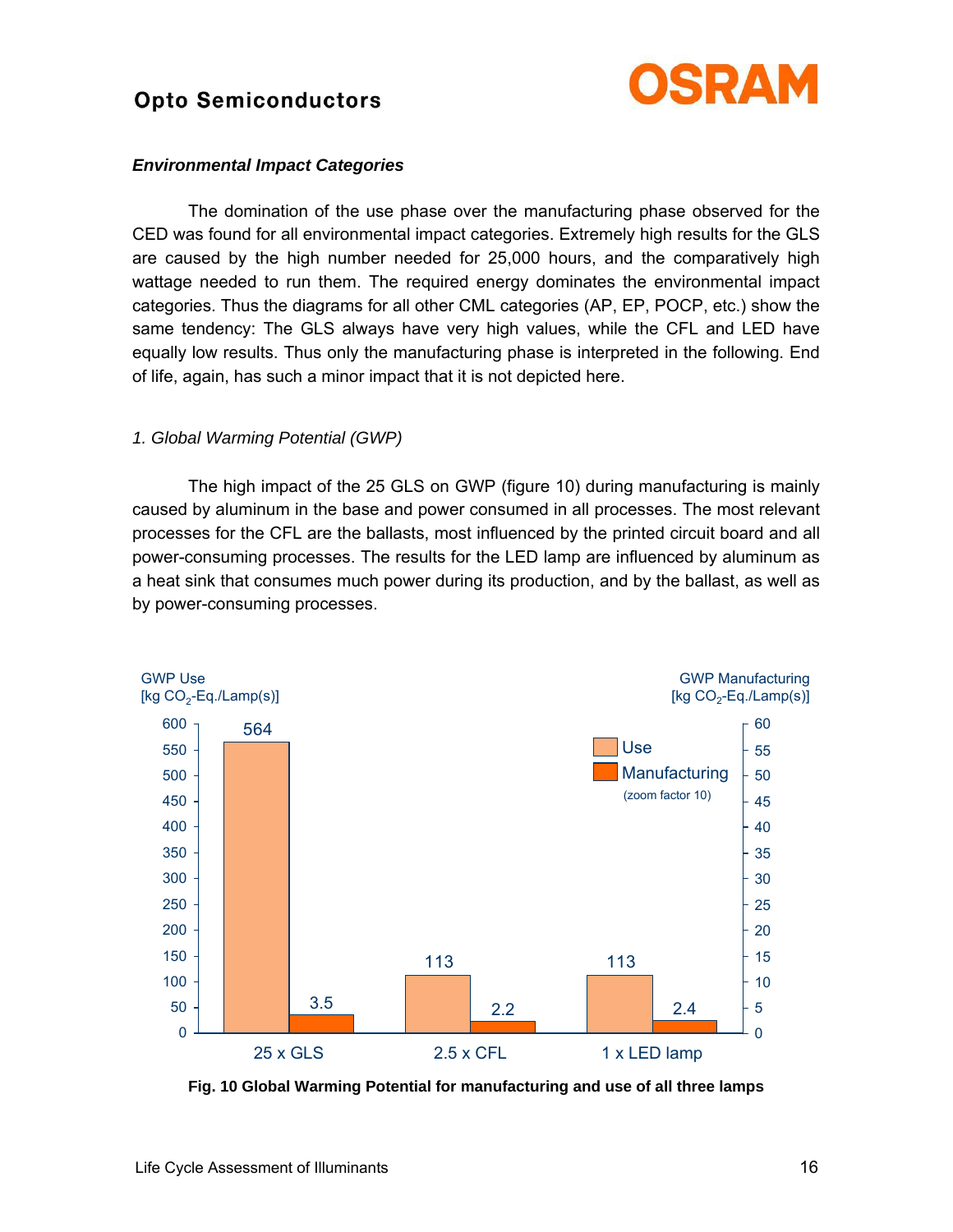





**Fig. 11 Acidification Potential for manufacturing and use of all three lamps** 

 The AP for the LED lamp during manufacturing is higher than for the other two lamps. The power consumed for the production of the aluminum heat sink, ballast, metals such as gold or copper, and the bulk carrier, as well as the common power consumption were the main contributors of the LED lamp to acidification. Just like the GWP, CFL and GLS were dominated by power consumption, caused by the ballast for the CFL and aluminum for the GLS. Nevertheless, the AP during the manufacturing phase is less than 2.5% for all lamps of the overall AP over the life cycle.

### *3. Eutrophication Potential (EP)*

 Concerning the manufacturing phase, the EP of the GLS is worse (figure 12). Relevant contributors to the eutrophication on the LED manufacturing side are chemicals in common waste of the LED frontend process. Transportation included in the manufacturing is also a big contributor to EP.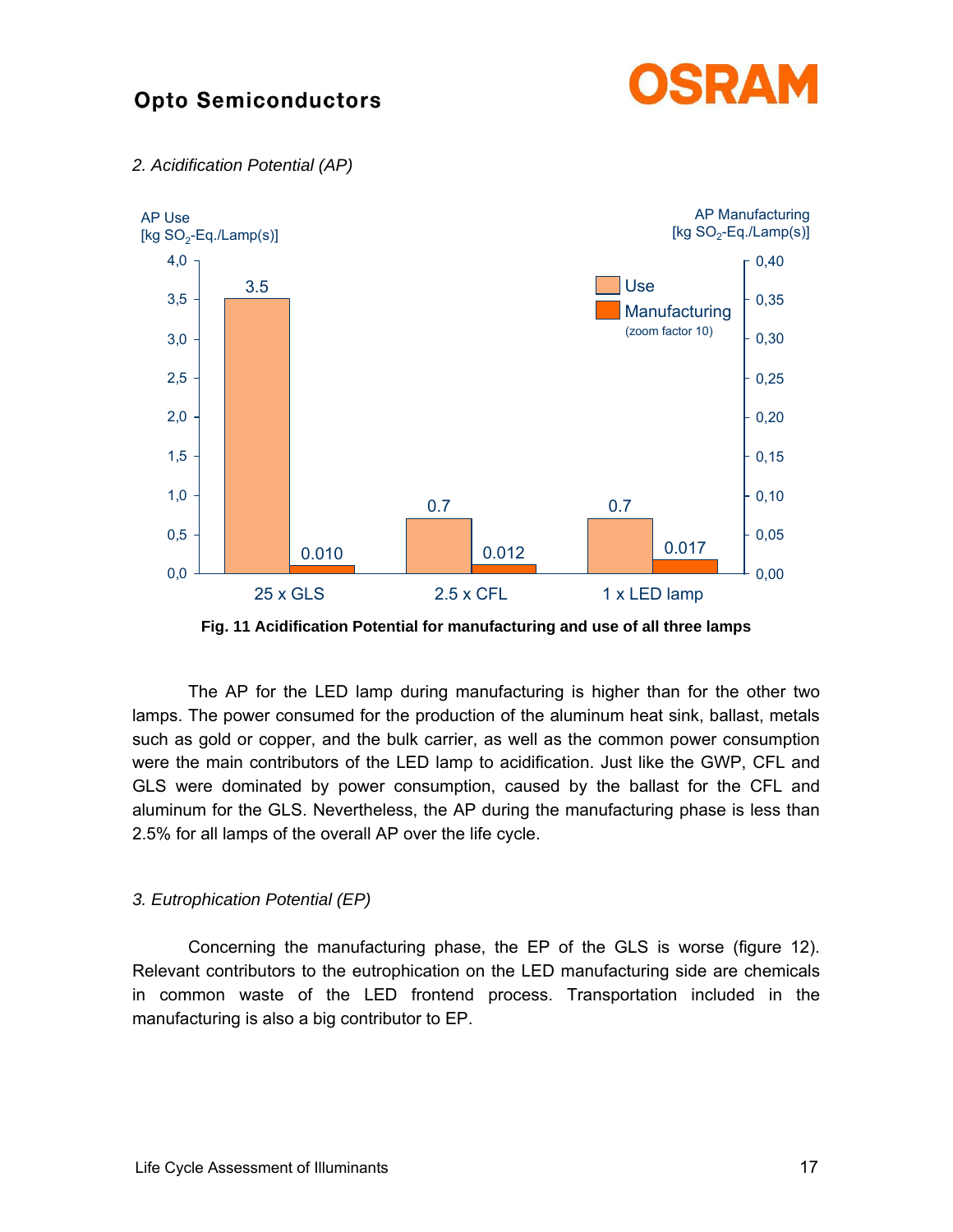



**Fig. 12 Eutrophication Potential for manufacturing and use of all three lamps** 

### *4. Photochemical Ozone Creation Potential (POCP)*

 The LED lamp shows higher values for the POCP of the manufacturing phase than the other two lamps due to chemicals in common waste of the LED frontend process. However, that minor difference is negligible with respect to the use phase. Less than 2.5% accounts for the manufacturing phase compared to the POCP of the entire life cycle (figure 13).

### *5. Human Toxicity Potential (HTP)*

 It must be noted that in general the HTP for the manufacturing phase of all lamps is higher compared to the other environmental impact categories (figure 14). For the CFL and LED lamp the HTP of the manufacturing phase is almost 10% of the HTP over the life cycle. The hot spots for HTP are impacted by the heat sink, gold (LED lamp), ballast and power (CFL), and insulter. The toxicity emissions are mainly caused by power consumption.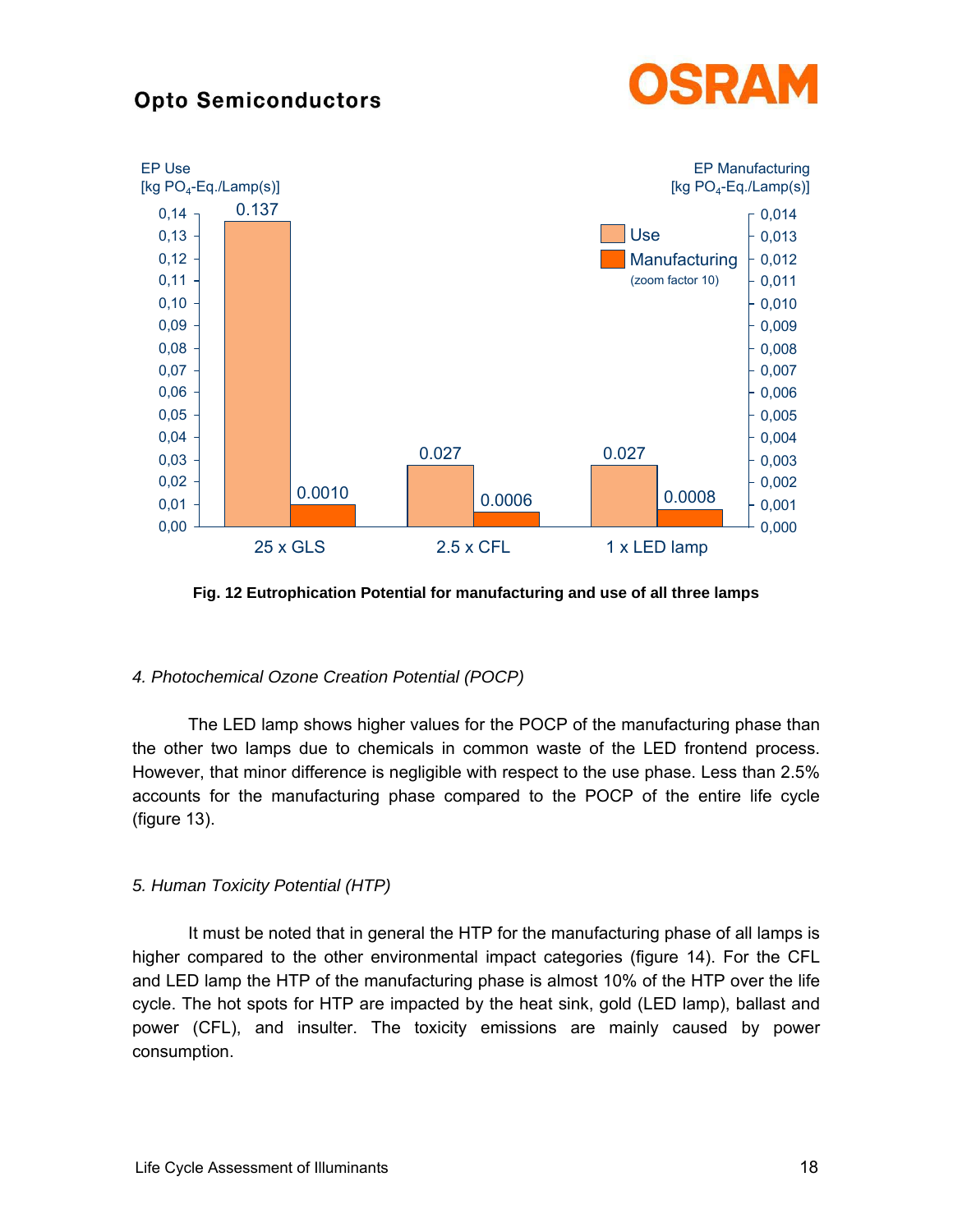



**Fig. 13 Photochemical Ozone Creation Potential for manufacturing and use of all three lamps** 



**Fig. 14 Human Toxicity Potential for manufacturing and use of all three lamps**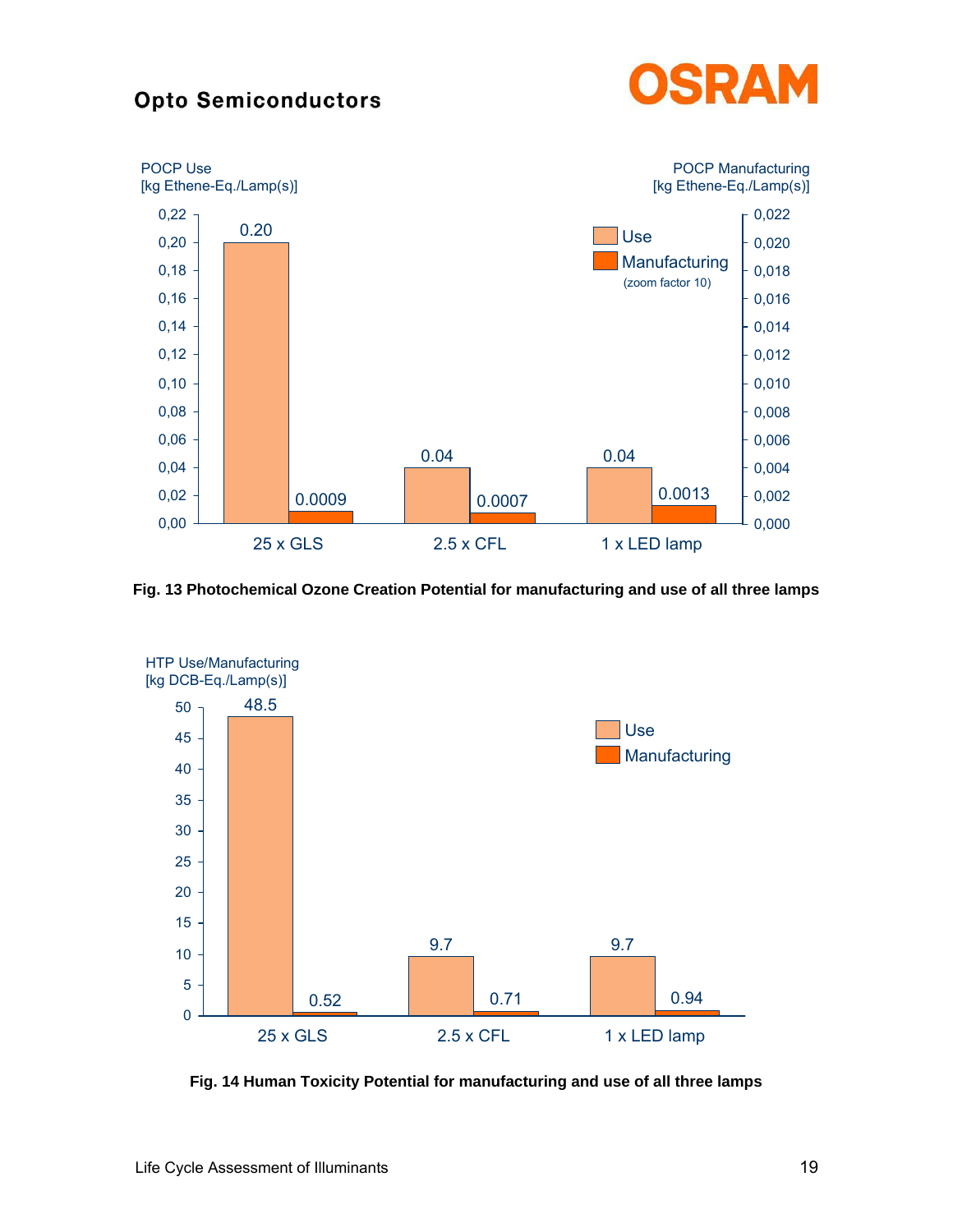

#### *6. Abiotic Depletion Potential (ADP)*

 The GLS have the largest ADP values in manufacturing since the processes that consume the most power are relevant (figure 15). Consumption of coal or gas is dominant for the abiotic depletion rather than the raw materials used in the lamps.



**Fig. 15 Abiotic Depletion Potential for manufacturing and use of all three lamps** 

### *End of Life*

End of Life, as before mentioned, is incineration for all three lamps. When a lamp is burned, residues and emissions occur but in turn electricity is won. In the study, that was taken into account by giving the electricity a credit, so that it is subtracted from the impact during use. For some categories the whole End of Life process results in a credit. This happens when the amount of electricity is larger than the residues and emissions that have potential to harm the environment. Thus a positive return of e.g. energy is achieved which results in a credit for the overall life cycle. All lamps are treated in the same way, and the quantity of impacts and credits are based on incinerated masses (25 GLS, 2.5 CFL and 1 LED incinerated). All three lamps have credits as a result of the burning process, including credits for electricity and steam. But in relation to the whole life cycle, the EoL is negligible for all lamps as less than 0.1% credit is achieved for each lamp over their life cycle. Professional recycling is treated in the sensitivity analyses.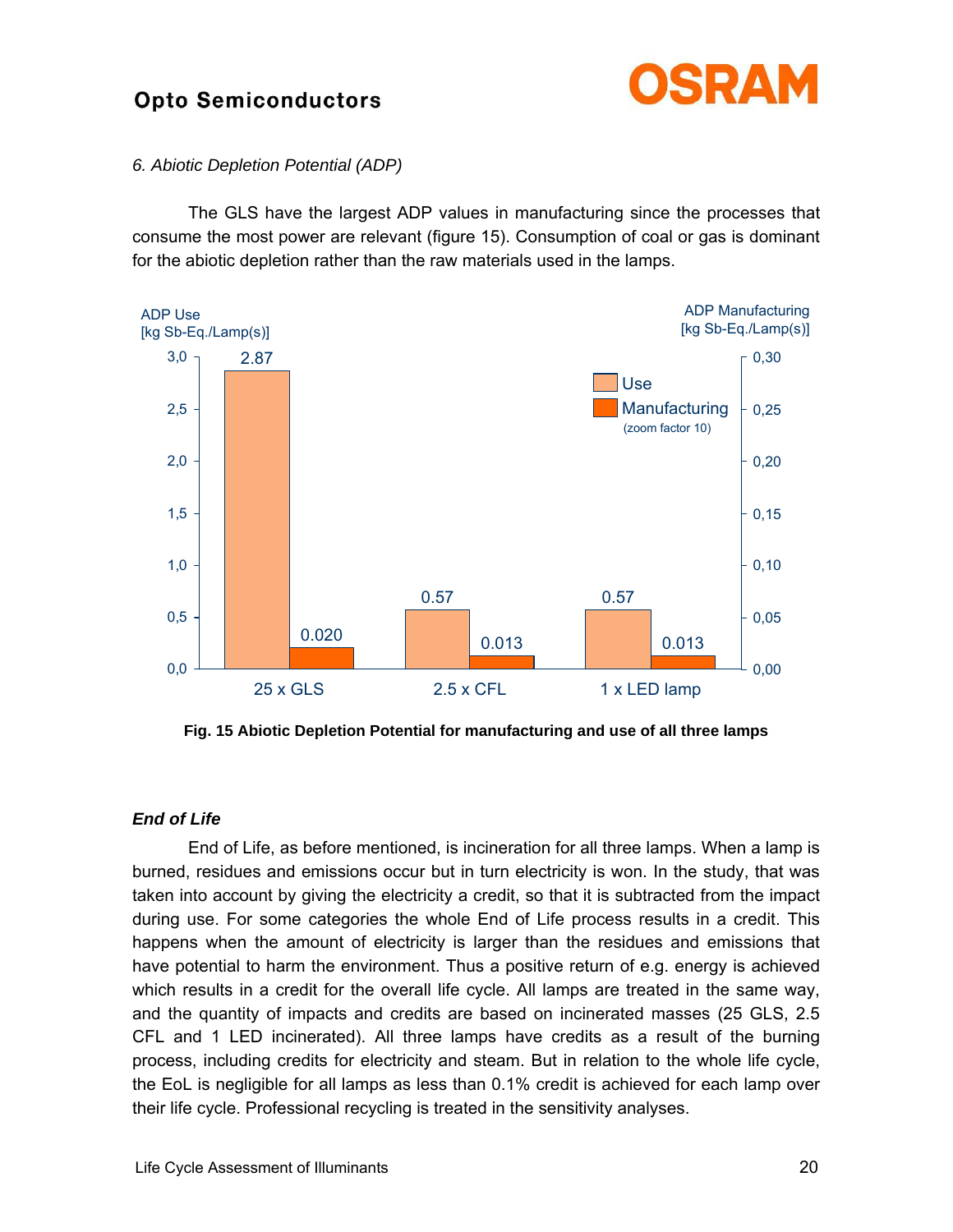

#### *Sensitivity analyses*

 A number of sensitivity analyses were performed in order to investigate the stability of the result. These include professional lamp disposals or yield corrections for front- end backend processing. Also heating benefits and energy mix were discussed.

 In the base case of this study incineration by household waste is used for all lamps. But an LED lamp is an electronic product and must be recycled according to the EU Directive 2002/96/EC-WEEE to recycle valuable raw materials. The CFL also has to be disposed of in a professional manner, because it is an electronic device and because of the mercury inside the lamp. Although compact fluorescent lamps and LED lamps are obliged to be recycled professionally, many lamps are cast away by the consumer, which is the reason why this was analyzed in the basis scenario. Furthermore, we wanted to walk away from criticism that we were modeling an advantage for the CFL and LED. For GLS there is no professional treatment process existent.

But once again, CFLs and LED lamps have to be collected separately from household waste. Both lamps have to be treated in a professional manner.

Waste treatment is handled according to above mentioned EU Directive. The following model uses recycling of metals, and incineration of remaining mass and cardboard. That means that this modeling includes credits for the main raw materials like copper, brass, aluminum and glass, while the rest of the lamp is incinerated.

Treatment in a professional manner results in credits for the environmental categories, but over the life cycle it is still negligible. High credits are achieved for HTP and ADP because of credits for noble metals.

 It was assumed that the production of LEDs results in 100% yield, which is not realistic. An analysis assuming a worst case scenario of only 40% yield in the frontend and 80% yield in the backend was done. That would result in an additional primary energy demand of the LED lamp of about 2.7 kWh. The total primary energy demand for an LED lamp is 9.9 kWh and thus increases to 12.6 kWh with this worst case yield correction. Overall even if the worst case is assumed no discernible difference in the final outcome over the life cycle is resulting.

 The heating benefit of a GLS always leads to a discussion. This chapter estimates the actual benefit of heating losses during usage. By assuming 250 heating days, 1000 hours of GLS burning time per year, 75% GLS lighting during heating days, and heating with natural gas, it would lead to a reduction of 17 kg  $CO<sub>2</sub>$  over 25.000 hours. This saved amount is negligible in comparison to the whole life cycle, and there is no reason to hold on that argument. Furthermore, the heating benefit could also serve as a disadvantage when cooling is necessary.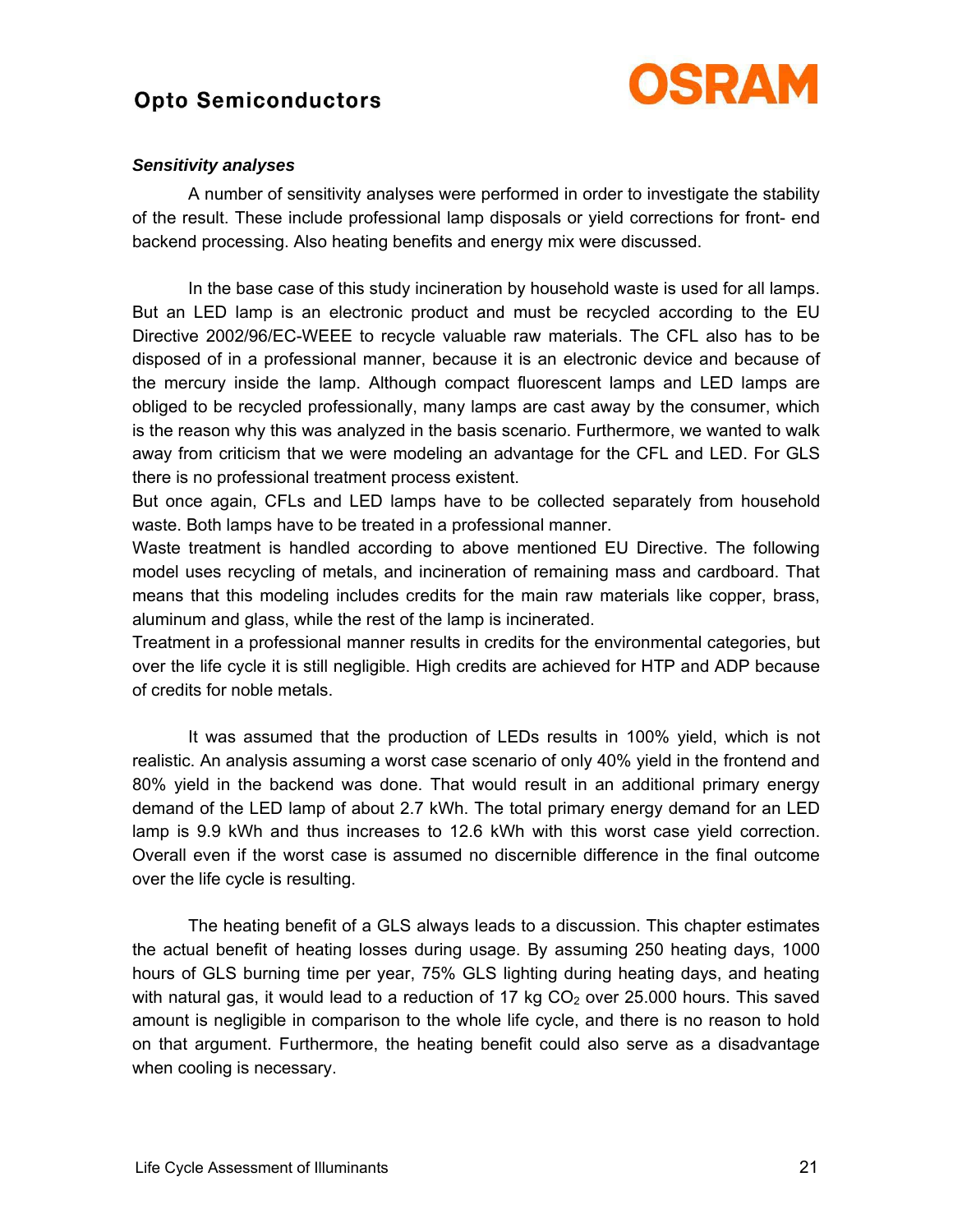

 The overall result over the life cycle is dominated by the electricity mix. Taking different energy mixes into account (Energy mix China or by nuclear power) has significant impact on the results. However, as all lamps are referring to the same electricity mix and the use phase is dominant for all lamps, the ranking between the technologies was unchanged.

### *Future Outlook*

 Since the LED has incredible development potential in comparison to the relatively mature CFL and GLS technologies, a future scenario was calculated. In the future, LEDs are predicted to achieve 150 lm/W for warm white and even 180 lm/W for cold white light emission. Taking into account losses in the electronic ballast and optics as well as thermal losses, an LED lamp could reach an efficacy of 100 lm/W. And that is even a more conservative assumption.

 In that case a light output of 400 lm can be achieved with just 4 W of power consumption. That would cut down all values for the use phase by half. In the use phase the LED lamp would only need about 335 kWh of primary energy over its lifetime of 25,000 hours, or 100 kWh of electricity.

 In the manufacturing phase, improvements are also expected: less aluminum will be needed in the heat sink in the future. Thus the LED lamp will also be the favored solution with respect to all environmental impact categories.

### *Conclusions*

The main findings of this study are:

! **Less than 2% of the total energy demand is needed for production of the LED lamp**  The manufacturing phase is insignificant in comparison to the use phase for all three lamps as it uses less than 2% of the total energy demand. This study has dismissed any concern that production of LEDs particularly might be very energy-intensive. Merely about 0.4 kWh are needed for production of an LED (OSRAM Golden Dragon Plus), about 9.9 kWh for the production of the Parathom LED lamp including 6 LEDs.

### ! **LED lamps are competitive to CFL today**

In contrast to the primary energy consumption of incandescent lamps of around 3,302 kWh, CFL and LED lamps use less than 670 kWh of primary energy during their entire life. Thus 80% of energy can be saved by using CFL or LED lamps. The bottom line is that LED lamps are more efficient than conventional incandescent lamps and also ahead in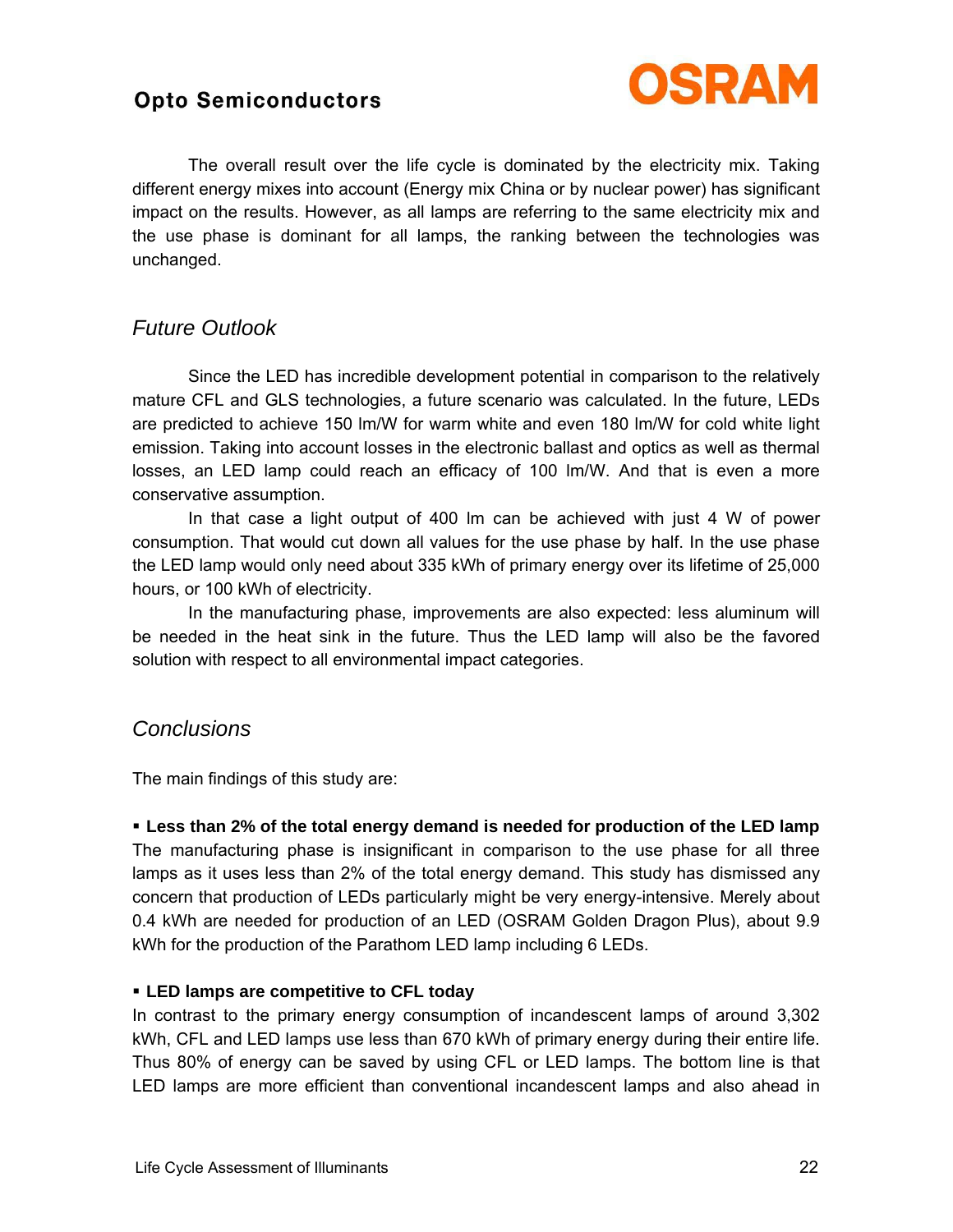

terms of environmental friendliness. Even today, LED lamps show nearly identical impact on the environment compared to CFL.

### ! **Future improvements of LED lamps will further cut down energy demand**

As the efficiency of LEDs continues to increase, LED lamps will be capable of saving more energy and achieving even better LCA results in future.

**This life cycle assessment proves that LED lamps are amongst the most environmentally friendly lighting products.**